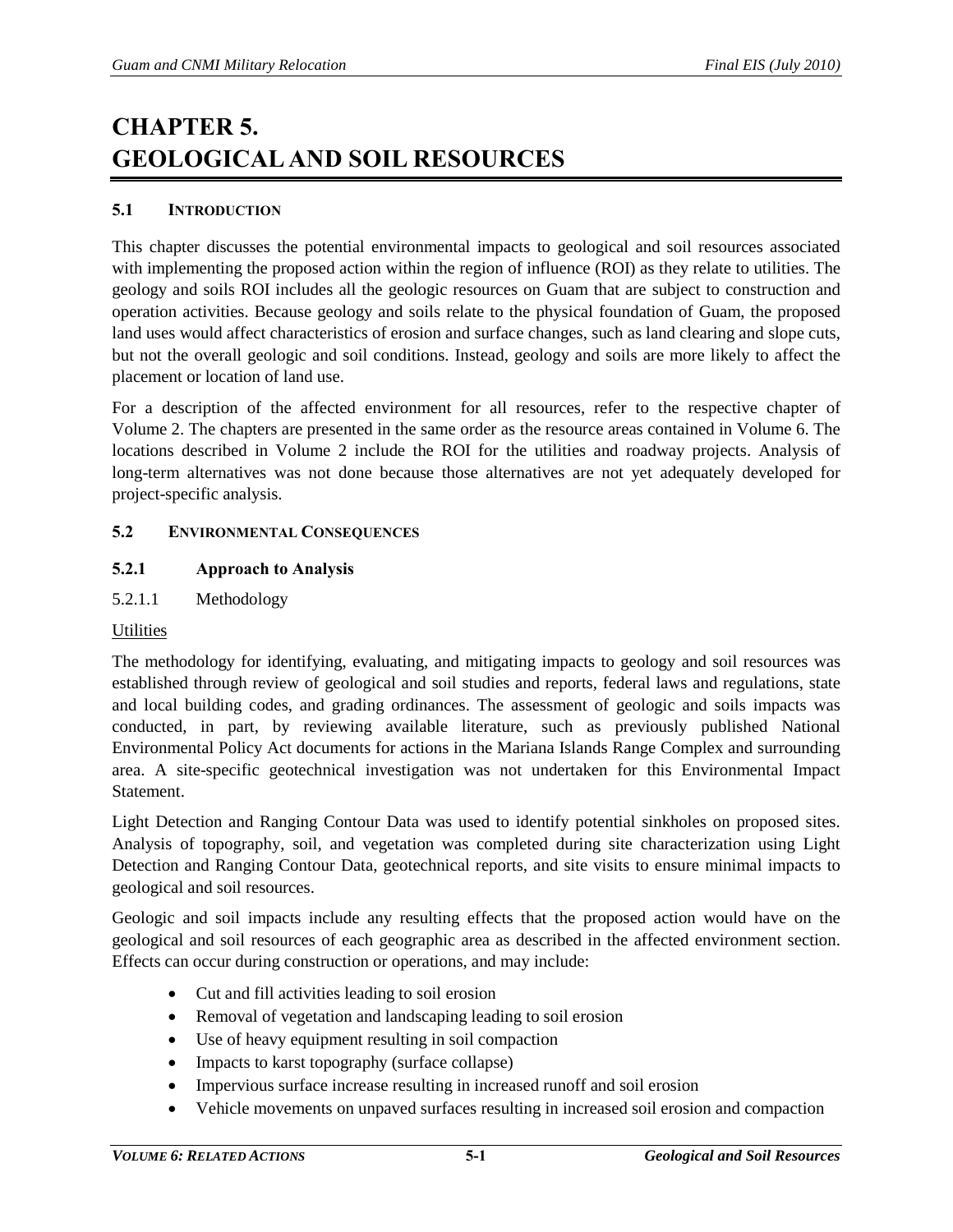- Fires resulting in reduced vegetation and increased soil erosion
- Increased vulnerability to a geologic hazard (e.g., seismic activity, tsunami, liquefaction), and the probability that such an event could result in injury

The potential effects of these activities and their significance within the areas of occurrence under the alternative actions are described below. The analysis of potential impacts to geological and soil resources consider both direct and indirect impacts. Such disturbance may cause increased erosion and loss of productive soil. Direct impacts result from physical soil disturbances or topographic alterations. Indirect impacts include risks to individuals from geologic hazards, as well as impacts to water or marine biological resources occurring away from the construction/operation site or at a later time, after construction or operations. Factors considered in determining whether an impact would be significant include the potential for substantial changes in soil or slope stability. An impact to geological resources would be considered significant if the action could disrupt geologic features, or if actions were to be affected by potential geologic hazards.

Increases in runoff due to the removal of ground cover may increase sedimentation into surface waters.

Indirect groundwater impacts associated with the construction and operational activities include direct contamination of groundwater resources through percolation for surface runoff. Stormwater runoff can contribute to groundwater contamination. Water impacts are addressed in Volume 6, Chapter 6.

Construction activities are major sources of karst collapse, which can occur as a result of excavation, change of drainage patterns, or lowering the groundwater table (Islam 2005). Soil disturbance from construction can cause deposits to form in openings near the bedrock surface, which get heavier when saturated, causing the underlying structure to collapse.

Potential geology and soil impacts addressed in this chapter are limited to elements of the proposed actions that could affect onshore land forms or that could be affected by geologic hazards. Potential soil contamination issues are addressed in Volume 6, Chapter 18. Increased soil erosion also may indirectly impact water quality and aquatic ecosystems. Potential impacts to these resources are described in Volume 6, Chapter 6 and Chapter 13.

## *Applicable Regulatory Standards*

The United States Environmental Protection Agency (USEPA) Region 9 gives the Guam Environmental Protection Agency (GEPA) the authority to enforce portions of federal statutes via a Memorandum of Agreement. Under this Memorandum of Agreement, the Safe Drinking Water Program, Water Resources Management Program, and the Water Pollution Control Program are administered by GEPA. The GEPA Water Pollution Control Program is responsible for protecting Guam's resources from point and non-point source pollution, including administration of the National Pollutant Discharge Elimination System (NPDES) program. NPDES permits are required for large and small construction activities. Requirements include a Notice of Intent, a Notice of Termination, and a construction site Stormwater Pollution Prevention Plan (SWPPP). Permits are required for projects that disturb greater than 1 acre (ac) of soil, including lay-down, ingress, and egress areas. Phase I regulates construction activity disturbing 5 ac (2 hectares [ha]) or more of total land area and Phase II regulates "small" construction activity disturbing between 1 and 5 ac (0.4 and 2 ha) of total land area. Erosion and sediment control would be covered under the stormwater general permit included in NPDES permits for construction projects greater than 1 ac (0.4 ha).

An Environmental Protection Plan (EPP) is required for projects at the discretion of the GEPA Administrator**.** EPPs are specifically identified in 22 Guam Annotated Regulations, Division II,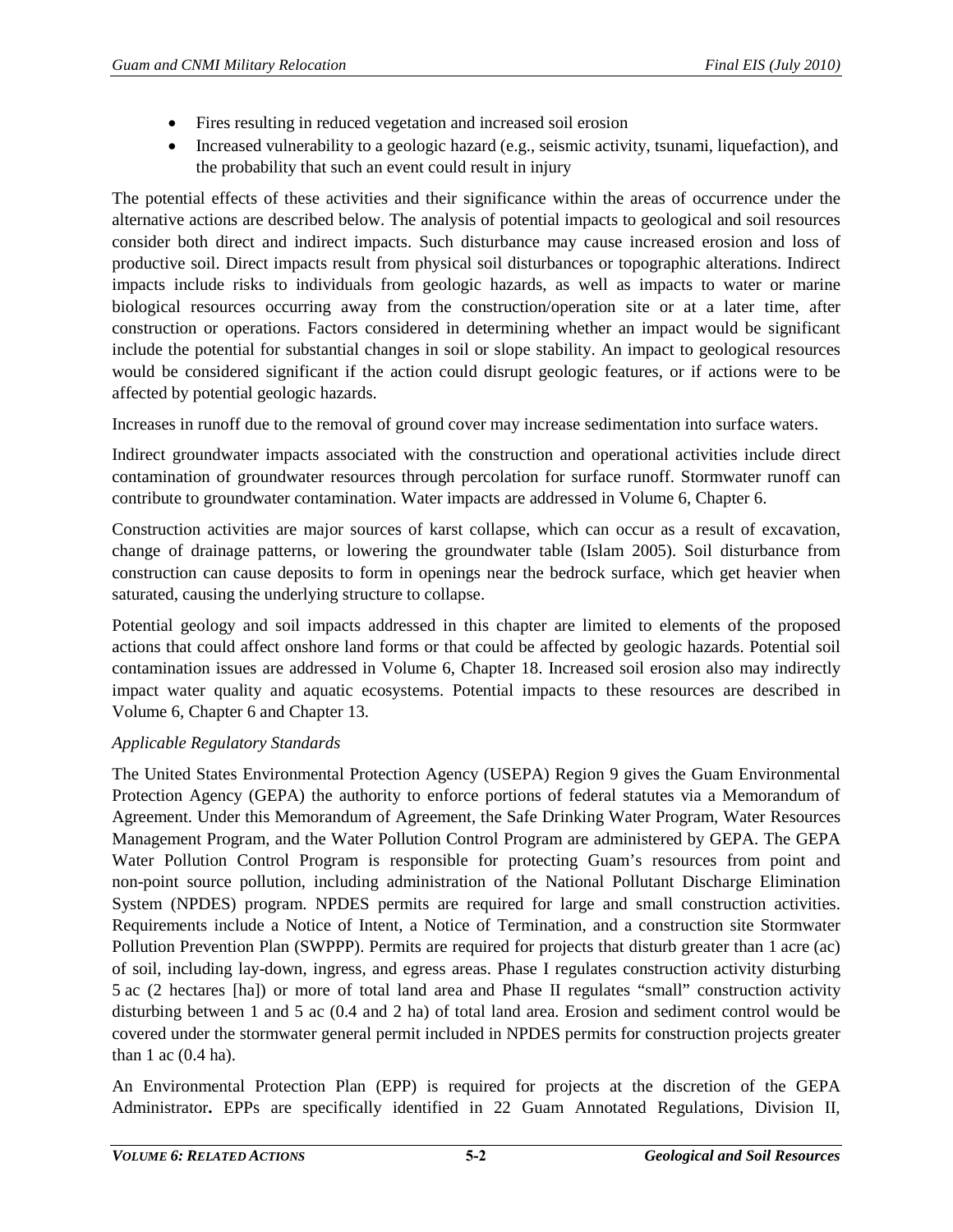Chapter 10, Section (§) 10103.C.5(d). EPPs would include nonpoint source control management measures including erosion and sedimentation control, vegetation, wildlife resource protection measures, fugitive dust control, solid and hazardous waste management and disposal procedures, nutrient management plan, integrated pest management strategy/plan, confined animal facilities management plan, irrigation water management plan, personnel safety procedures, work site maintenance, and typhoon contingency plans, as necessary, depending on the work, project, activity and facility function.

Military construction projects are required to follow Unified Facilities Criteria (UFC) 3-310-04 Seismic Design for Buildings, which contains specifications for limiting seismic, liquefaction and ground shaking effects (U.S. Army Corps of Engineers [USACE] 2007). Government of Guam (GovGuam) has established a Soils and Water Conservation Program as defined in Chapter 26 of Title 17 of the Guam Code Annotated, as authorized by Public Law 28-179. The program is administered by the University of Guam. This regulation promotes the Territory of Guam's soil and water conservation policy in an effort to prevent erosion and water management problems; conserves and improves the use of the Territory's land and water resources; establishes Soil and Water Conservation Districts; and affirms the University of Guam's role as the Territory's lead soil conservation agency. Conservation programs are also administered by the Public Utility Agency of Guam and GEPA (Commander Navy Region Marianas 2008).

Effects of seismic, liquefaction, and ground shaking are reduced by following UFC 3-31-04, that provides the Department of Defense (DoD) requirements for:

- Creating earthquake-resistant design for new buildings.
- Evaluating and rehabilitating existing buildings for earthquake resistance.
- Applying seismic design principles to specialized structural and non-structural elements.

The new UFC adopts the seismic design provisions of the 2003 International Building Code for use in DoD building design. GovGuam regulations regarding solid waste landfills adhere to Rules and Regulations for the GEPA Solid Waste Disposal (Guam Code Annotated Title 22, Div. 4, Chapter 23). These regulations are no less stringent than the U.S. Environmental Protection Agency standards. These requirements are common to all sites:

- Access Control
- Office and Maintenance Facilities
- Base Liner System
- Leachate Collection
- Stormwater Control
- Landfill Operation
- Landfill Closure/Post-Closure
- Landfill Gas Collection and Monitoring

In addition, soil at all municipal landfills must cover disposed solid waste with six inches (15 centimeters) of earthen material at the end of the work day (Guam Department of Public Works 2005).

## Off Base Roadways

The affected environment for geological and soil resources for the proposed roadway improvement projects on Guam is described in the Volume 2, Chapter 3.

Each of the action alternatives would result in construction and operation of a set of individual roadway improvement projects on the island of Guam, as defined in Volume 6, Chapter 2. Implementation of each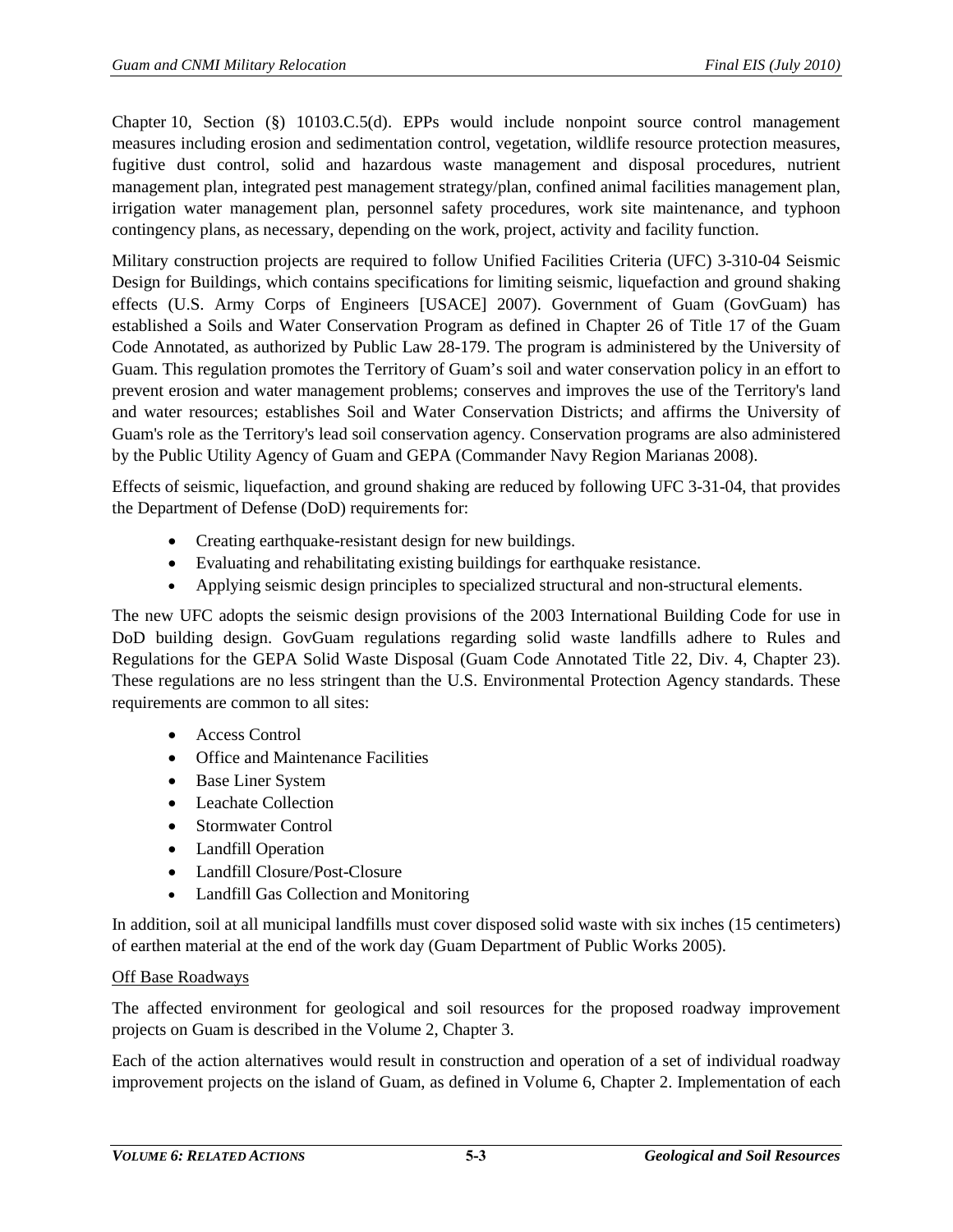alternative would result in construction activities in each of the four geographic regions shown in that chapter.

Construction activities would consist of intersection improvements, bridge/culvert replacements, pavement strengthening, road relocation, road widening, and construction of a new road. Typical activities associated with each of these types of projects are described in [Table 5.2-1.](#page-3-0) While many projects would involve construction work in developed and paved areas, some roadway projects could result in alteration of topography and disturbance to soils. A preliminary screening of project types and potential effects on geologic resources is provided in [Table 5.2-1.](#page-3-0)

| <b>Item</b>    | Project Type                                                            | Description                                                                                                                                                                                                                                                                                                                                                                                                                                                                                                                                                                                                                                                                                                                                                                                                                       | Potential Effect on Geological<br>and Soil Resources                                                                                                                                                                                                                                                                                                                                      |
|----------------|-------------------------------------------------------------------------|-----------------------------------------------------------------------------------------------------------------------------------------------------------------------------------------------------------------------------------------------------------------------------------------------------------------------------------------------------------------------------------------------------------------------------------------------------------------------------------------------------------------------------------------------------------------------------------------------------------------------------------------------------------------------------------------------------------------------------------------------------------------------------------------------------------------------------------|-------------------------------------------------------------------------------------------------------------------------------------------------------------------------------------------------------------------------------------------------------------------------------------------------------------------------------------------------------------------------------------------|
| $\mathbf{1}$   | Intersection<br>Improvement<br>(including<br>military access<br>points) | Installation of new traffic loop sensors, extending<br>lanes through the intersection, striping and paving to<br>include new approach or turn lanes, reconfiguring<br>intersection shapes (i.e., from Y-intersection to<br>T-intersections), combining lanes, creating shared<br>lanes, restriping, signalization modifications or<br>upgrades, and grade separations.                                                                                                                                                                                                                                                                                                                                                                                                                                                            | Generally, intersection<br>improvement work would not<br>result in contact with subsurface<br>soils or any changes in<br>topography. Geological<br>resources would be affected<br>only when reconfiguration or<br>grade separations include<br>excavation, trenching, or<br>grading into the subsoil.                                                                                     |
| $\overline{c}$ | Bridge/Culvert<br>Replacement                                           | Bridge/culvert replacement would be conducted in<br>phases. The new bridge/culvert structure would be<br>lengthened or widened to adequately accommodate<br>the hydraulic flow of the river. The width of the new<br>structure would accommodate more or wider lanes<br>and a median, with sidewalks and barriers on each<br>side.                                                                                                                                                                                                                                                                                                                                                                                                                                                                                                | Bridge/culvert replacement can<br>include excavation, trenching,<br>or grading into the subsoil.<br>Geological resources would be<br>affected when foundation work<br>requires excavation beneath the<br>existing bridge/culvert<br>structure, utility work requires<br>new trenching, or when new<br>structures require expansion of<br>the footprint of the existing<br>bridge/culvert. |
| 3              | Pavement<br>Strengthening                                               | Existing asphalt pavement sections would be<br>strengthened by rehabilitating the existing pavement<br>materials in place and placing an asphalt overlay or<br>by reconstructing with new materials. Pavement<br>strengthening may include widening or adding<br>impervious surface. The widened pavement section<br>would be constructed of residual material from the<br>existing pavement rehabilitation, new material, or a<br>combination thereof, and an asphalt overlay.<br>Pavement strengthening would also include matching<br>existing access connections, pavement striping,<br>signing, intelligent traffic systems, and safety<br>lighting. The project would match existing horizontal<br>and vertical alignment as required. Minor realignment<br>of the road may be necessary to accommodate design<br>elements. | Physical disturbance to soils<br>from pavement strengthening<br>would only occur when<br>pavements are widened, new<br>traffic systems or devices are<br>installed, or minor road<br>realignment occurs in<br>previously undisturbed ground.<br>Most activities associated with<br>pavement strengthening would<br>not require soil intrusion.                                            |

#### <span id="page-3-0"></span>**Table 5.2-1. Typical Effects of Guam Road Network Roadway Project Construction Activities on Geological and Soil Resources**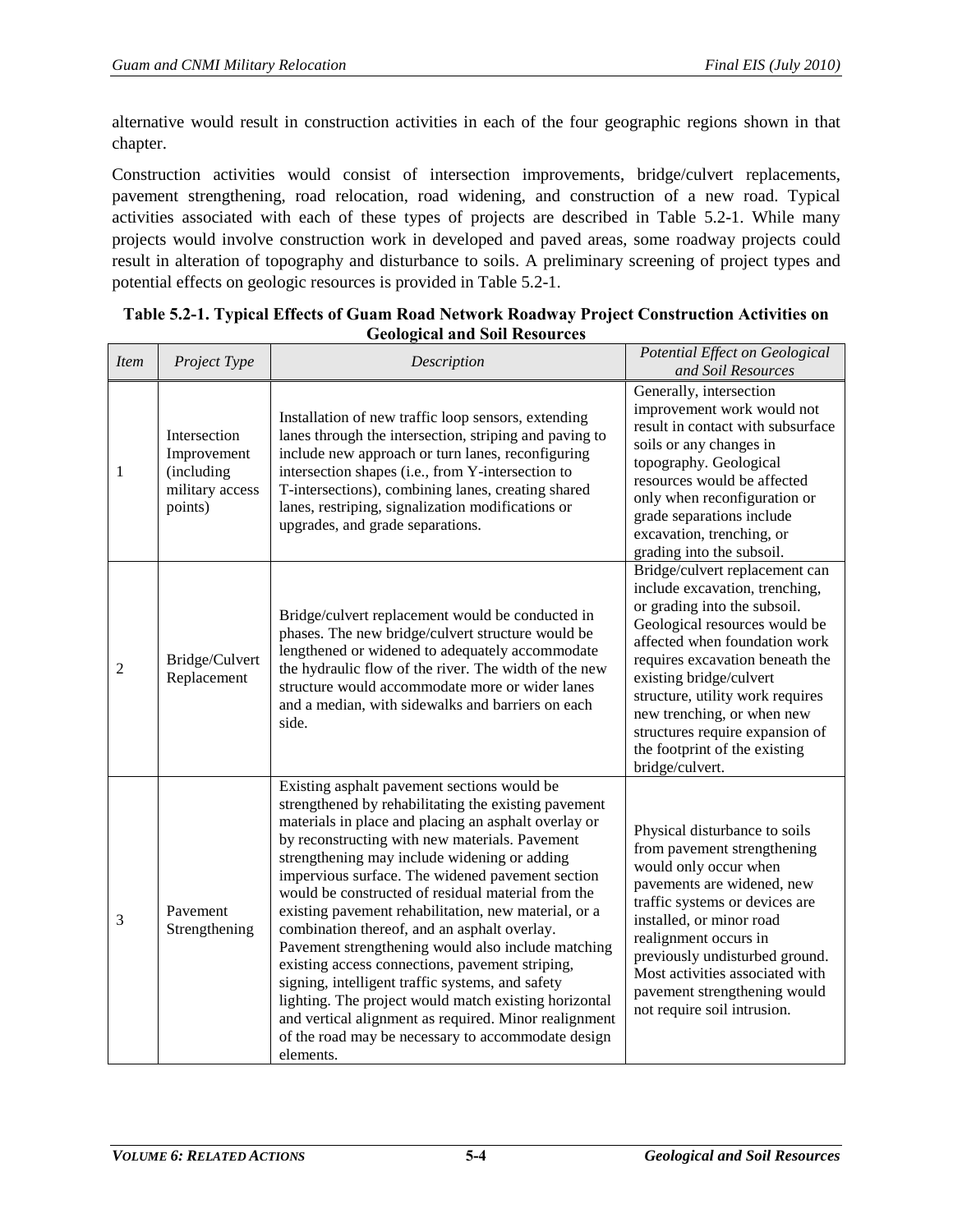| <b>Item</b> | Project Type                              | Description                                                                                                                                                                                                                                                                                                                                                                                                                                                                                                                                                                                                                                                                                                                                                                                                                                                                                                                                                             | Potential Effect on Geological<br>and Soil Resources                                                                                                                                                     |
|-------------|-------------------------------------------|-------------------------------------------------------------------------------------------------------------------------------------------------------------------------------------------------------------------------------------------------------------------------------------------------------------------------------------------------------------------------------------------------------------------------------------------------------------------------------------------------------------------------------------------------------------------------------------------------------------------------------------------------------------------------------------------------------------------------------------------------------------------------------------------------------------------------------------------------------------------------------------------------------------------------------------------------------------------------|----------------------------------------------------------------------------------------------------------------------------------------------------------------------------------------------------------|
| 4           | Road<br>Relocation<br>(Route 15)<br>only) | Route 15 would be realigned to accommodate the<br>location of military firing ranges. New asphalt<br>pavement would be constructed on the new<br>alignment. The roadway cross section would consist<br>of one lane in each direction, outside shoulders and<br>inside shoulders, with an unpaved median that would<br>accommodate future widening. Bicycles would be<br>accommodated in the outside shoulders of the shared<br>roadway. Alternatively, future widening would be<br>accommodated to the outside, and the roadway cross<br>section would consist of two lanes and outside<br>shoulders with a paved median. Realignment would<br>also include construction of new bridges to grade<br>separate Route 15 and the frontage roads, obliterating<br>existing Route 15 pavement, building removal,<br>connecting to existing roadways or other access<br>roads, utility relocation, pavement striping, signing,<br>property fence, and guardrail installation. | Realignment into previously<br>undisturbed soils may be<br>required to accommodate<br>design of the roadway. This<br>activity would require building<br>removal and relocation of<br>existing utilities. |
| 5           | Road<br>Widening                          | New lanes would be added to an existing roadway to<br>accommodate predicted increased traffic volumes and<br>to relieve congestion caused by increase in traffic<br>volumes due to relocation activities. Widening would<br>result in rebuilding the entire roadway, including<br>removing the existing roadway segment. A new<br>sub-base, base course, asphalt, and friction course<br>layers would be constructed.                                                                                                                                                                                                                                                                                                                                                                                                                                                                                                                                                   | Road widening activities would<br>affect previously undisturbed<br>soil and topography of affected<br>areas.                                                                                             |
| 6           | Construction<br>of New Road               | The Finegayan Connection would be constructed on a<br>new alignment with new asphalt pavement on a<br>compacted base or engineered fill.                                                                                                                                                                                                                                                                                                                                                                                                                                                                                                                                                                                                                                                                                                                                                                                                                                | New road construction would<br>affect previously undisturbed<br>soil and topography of affected<br>areas.                                                                                                |
| 7           | Other                                     | Temporary placement of equipment laydown areas<br>may be required.                                                                                                                                                                                                                                                                                                                                                                                                                                                                                                                                                                                                                                                                                                                                                                                                                                                                                                      | Equipment laydown areas<br>associated with any of the<br>above project types may require<br>clearing and other disturbance<br>of soils.                                                                  |

Potential impacts to geological and soil resources can occur during cut and fill operations, removal of vegetation, use of heavy equipment, and as a result of leaks and spills onto soils. Direct impacts that result in physical soil loss would occur during construction, while indirect impacts can result from the completed project (e.g., geologic hazards, increased erosion, or contaminants leach into soils). To evaluate the geologic resource impacts of each project, physical activities associated with each project type were identified, as shown in [Table 5.2-2.](#page-5-0)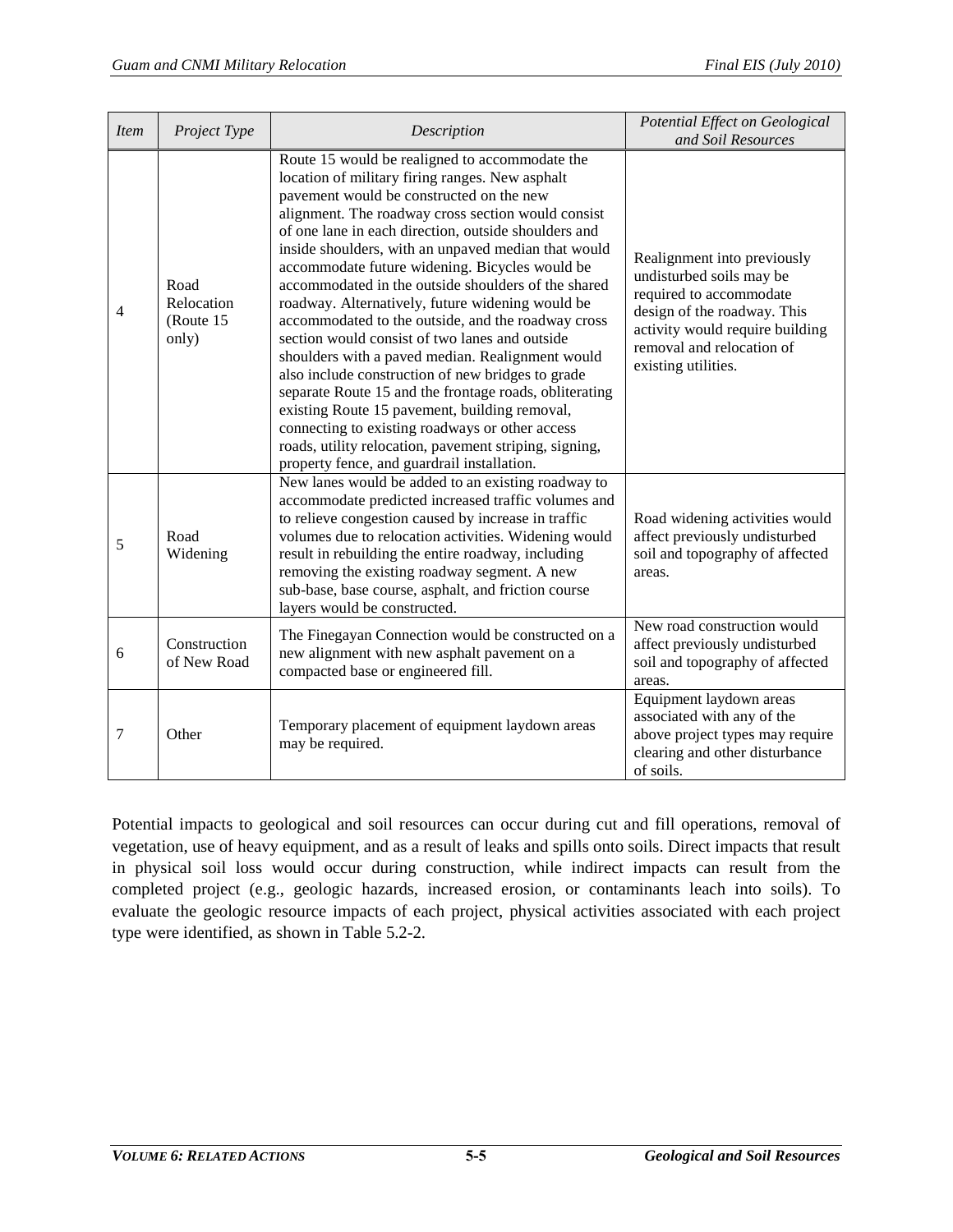<span id="page-5-0"></span>

| Item           | <i>Project Type</i>                                                                                   | Minor<br>Grading | Vegetation<br>Removal | Excavation<br>and/or $Cut$<br>and Fill | Heavy<br>Equipment<br>Use | Leaks and<br>Spills of<br>Contaminants |
|----------------|-------------------------------------------------------------------------------------------------------|------------------|-----------------------|----------------------------------------|---------------------------|----------------------------------------|
|                | Intersection Improvement<br>(including military access points)                                        |                  |                       |                                        |                           |                                        |
| $\mathfrak{D}$ | Bridge/Culvert Replacement                                                                            |                  |                       |                                        |                           |                                        |
|                | <b>Pavement Strengthening</b>                                                                         |                  |                       |                                        |                           |                                        |
| 4              | Road Relocation (Route 15 only)                                                                       |                  |                       |                                        |                           |                                        |
|                | Road Widening                                                                                         |                  |                       |                                        |                           |                                        |
| 6              | <b>Construction of New Road</b>                                                                       |                  |                       |                                        |                           |                                        |
|                | Temporary placement of<br>equipment laydown areas or<br>storage areas for road demolition<br>material |                  |                       |                                        |                           |                                        |

| Table 5.2-2. Activities Associated with Guam Road Network Roadway Project Types |  |  |  |  |
|---------------------------------------------------------------------------------|--|--|--|--|
|---------------------------------------------------------------------------------|--|--|--|--|

Based on the anticipated activities associated with each project type, it was determined that:

- Intersection improvements and pavement strengthening projects represented the project types with the lowest potential for impacts to geological and soil resources. These projects would involve the least amount of physical soil disturbance because most work would occur on existing pavements or developed areas.
- The placement of temporary equipment laydown areas at any of the Guam Road Network (GRN) project work sites would represent a moderate potential for impacts to geological and soil resources only when the use of previously undisturbed areas are selected. To avoid this impact, previously disturbed (e.g., paved) areas adjacent to the work site would be selected for use as temporary construction staging areas or storage for roadway demolition materials whenever possible. The use of heavy equipment would occur, and leaks or spills of contaminants could occur at equipment staging areas.
- Bridge/culvert replacement, road relocation, road widening, and construction of the new road would represent the greatest potential for impacts to geological and soil resources because vegetation removal, excavation, and/or cut and fill operations would be required at various locations. These projects would result in changes in topographic features, exhibit the greatest degree of soil disturbance, and have the most potential for erosion.

For roadway projects that would not require road widening, all proposed improvements would occur within the existing impervious cover footprint. These projects would not directly or indirectly affect geological resources. Intersection improvement projects associated with Military Access Points would require removal of vegetation and soil intrusion; therefore, they were not eliminated from evaluation.

Indirect impacts from the roadway projects could also occur. Indirect impacts would be associated with geologic hazards, increased erosion, or contaminants leaching into soils. Projects with the most potential for increased vulnerability to geologic hazards would be those located in areas of high liquefaction potential and those in or near karst geologic formations (nearest to known sinkholes or caves). In general, the potential vulnerability to effects from seismic activity is consistent throughout the island because of known and inferred earthquake faults that transect Guam. Increased erosion from the operation of new roadways and bridges would not be expected due to improved design features and proper maintenance. The potential for contaminants leaching into the soil would be prevented or managed through implementation of spill prevention and emergency spill response procedures.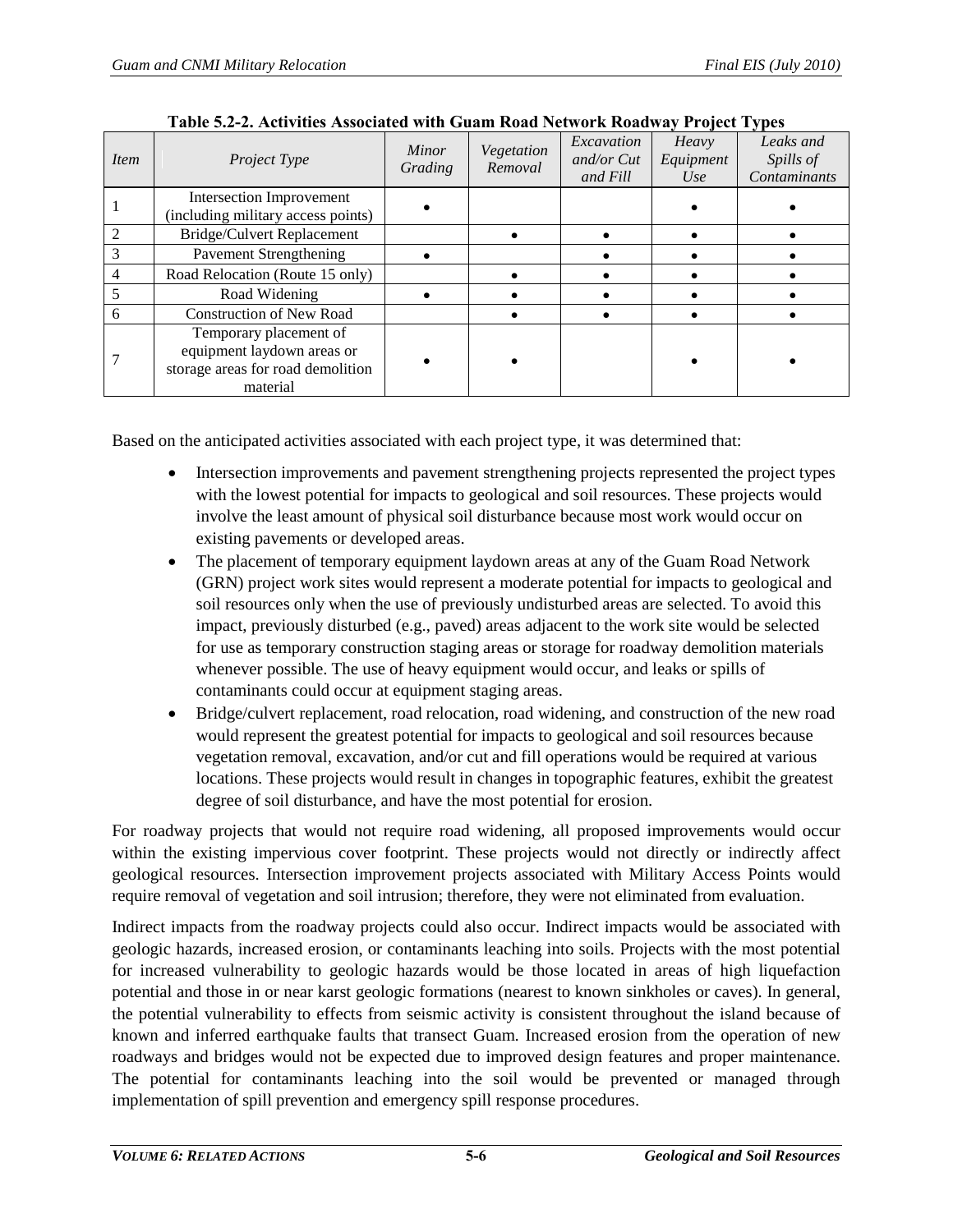## 5.2.1.2 Determination of Significance

For geological and soil resources, the significance of potential project impacts is determined by subjective criteria, as well as by regulatory standards. An impact to geologic resources would be considered significant if the action could disrupt geologic features, or if actions were to be affected by potential geologic hazards. The following factors are considered in determining the importance of the impacts:

- An increase in rate of erosion and soil loss from physical disturbance
- Reduced amounts of productive soils
- Alteration of surrounding landscape and effect on important geologic features (including soil or rock removal that would adversely affect site drainage)
- Diminished slope stability
- Increased vulnerability to a geologic hazard (e.g., seismic activity, tsunami, liquefaction), and the probability that such an event could result in injury

# 5.2.1.3 Issues Identified during Public Scoping Process

The following analysis focuses on possible effects to the geological and soil resources that could be impacted by the proposed alternatives. As part of the analysis, concerns relating to geological and soil resources mentioned by the public, including regulatory stakeholders, during scoping meetings were addressed. These include:

- Implementing erosion control measures for construction and post construction phases.
- Ensuring that proper permitting and local government clearances are sought, where applicable.

## **5.2.2 Power**

<span id="page-6-0"></span>5.2.2.1 Basic Alternative 1: Recondition up to 5 Existing Guam Power Authority Permitted Facilities to Provide Peaking Power/Reserve Capacity

Basic Alternative 1 would recondition existing Combustion Turbines (CTs) and upgrade and install new Transmission and Distribution (T&D) systems. This work would be undertaken by the Guam Power Authority on its existing permitted generation facilities. Reconditioning would be made to existing permitted facilities at the Marbo, Yigo, Dededo (2 units), and Macheche CTs. These CTs are hardly being used and upon reconditioning would have the necessary reliability to serve as peaking and reserve units to ensure system reliability. T&D system upgrades and new installations would include above ground and underground transmission lines and modifications to existing substations. This alternative supports Main Cantonment Alternatives 1 and 2. Main Cantonment Alternatives 3 and 8 would require additional upgrades and new additions to the T&D system.

Development under Basic Alternative 1 would disturb soil during construction associated with T&D upgrades and new installations within current utility corridors, but would not require enlargement of the footprint of the power facilities. Underground transmission lines would be placed along roadways and in existing utility corridors. There is a risk of increased rate of erosion, compaction, and soil loss from physical disturbance caused by construction activity. Land disturbing activities would trigger the requirement to seek coverage under the Construction General Permit. A site-specific SWPPP would be prepared and implemented in accordance with the Construction General Permit. The SWPPP would identify site-specific Best Management Practices (BMPs) (Volume 2, Chapter 4, Table 4.2.1) that would be implemented as part of Basic Alternative 1 to reduce the potential for erosion, runoff, sedimentation, and subsequent water quality impacts. Standard operating procedures (SOPs) and BMPs would be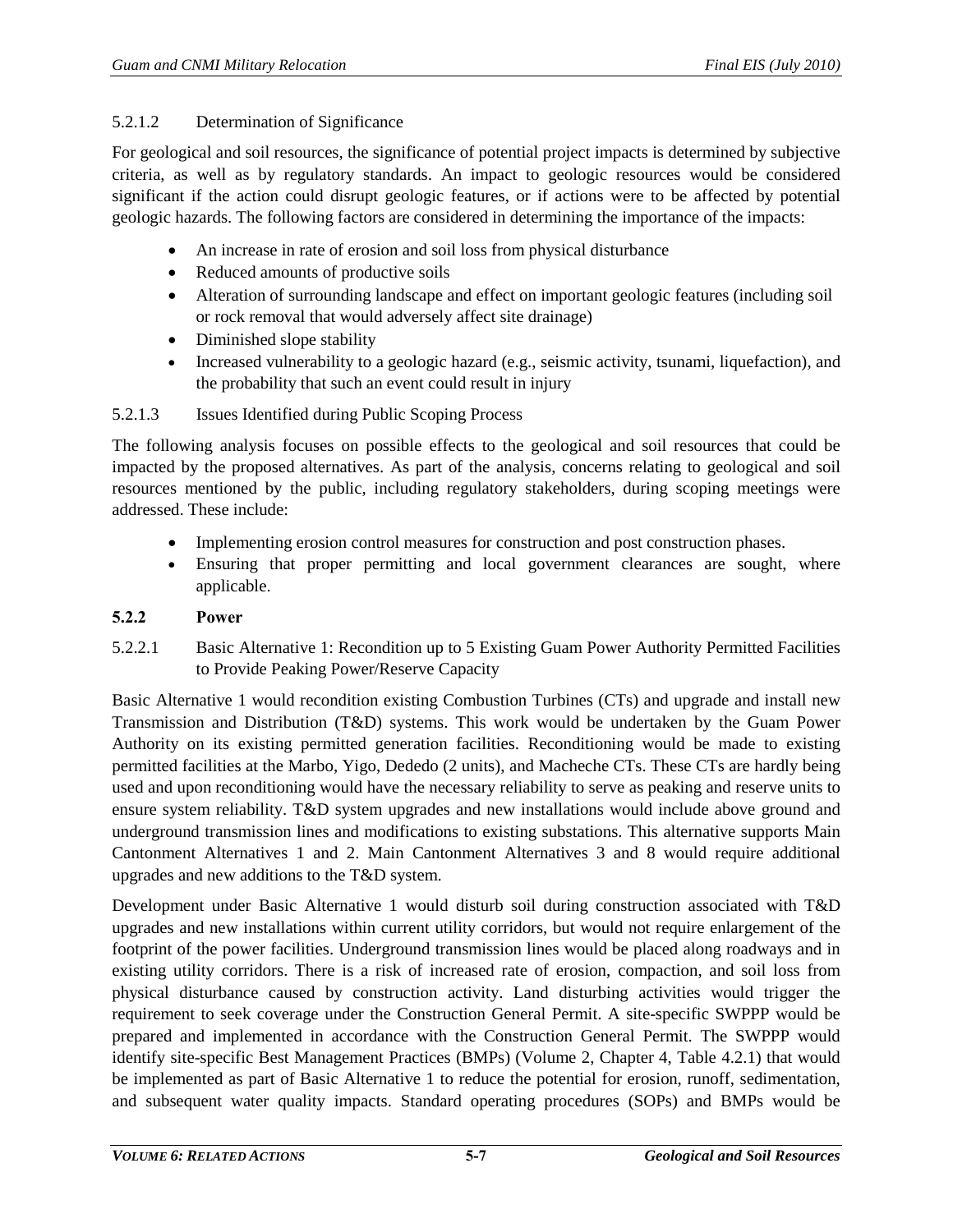implemented to control and minimize impacts. The following measures are current SOPs for activities that could impact geological and soil resources in the project area:

- Locate ground-disturbing roadwork on previously disturbed sites whenever possible.
- Restrict vehicular activities to designated/previously identified areas.
- Prohibit off-road vehicle use except in designated off-road areas or on established trails.
- Monitor erosion and drainage at select locations.
- Comply with existing policies and management activities to conserve soils.
- Implement standard erosion control measures (i.e., temporary and permanent soil stabilization; location of temporary soil piles; placement of sediment barriers around storm sewer inlets; sediment controls such as filter fabric fences, straw bales, or vegetative barriers; timely disposal of construction material wastes) during ground-disturbing activities (e.g., excavation and grading).
- Place any topsoil removed from the site in the immediate area and reuse it for re-compaction purposes (if appropriate, in accordance with geotechnical recommendations).
- Dispose of any contaminated topsoil from the site in an approved landfill in accordance with applicable regulatory requirements.
- Plan and conduct any earthwork in such a manner as to minimize the duration of exposure of unprotected soils.
- Install berms and plastic sheeting for soil disturbance activities that occur during the rainy season.
- Locate temporary equipment laydown areas on previously disturbed or developed (i.e., paved) areas whenever possible to avoid the need for vegetation removal or grading.
- Use proper storage and containment of contaminants at all temporary equipment staging areas.
- Prepare and implement erosion control plans for roadway work in construction plans and practices to the maximum extent practicable, including but not limited to:
- the area of land to be graded shall be kept to a minimum, stabilized, or receive temporary covering if delays exceeding 2 months of exposure occur;
- critical areas shall be protected during construction with the use of temporary ditches, dikes, vegetation, and/or mulching;
- all disturbed areas, slopes, channels, ditches, and banks shall be stabilized as soon as possible after final grading has been completed;
- stormwater runoff from disturbed areas would be collected and diverted for removal of sediment before discharge to any surface or marine waters; and
- all erosion and sedimentation control facilities would be maintained until stabilization of the site is complete.
- Ensure that all construction work areas are clearly identified or marked on contractor drawings. Restrict vehicular activities to designated/previously identified areas within the construction work zone only.
- Prohibit off-road vehicle use except in designated off-road areas or on established trails.
- Ensure that contaminants (i.e., oils, greases, lubrication fluids for heavy equipment) are properly stored at the work site to avoid spills and leaks.

Erosion potential of soils found at facilities proposed for reconditioning and in the areas underlying T&D upgrades under Basic Alternative 1 is shown in [Table 5.2-3.](#page-8-0)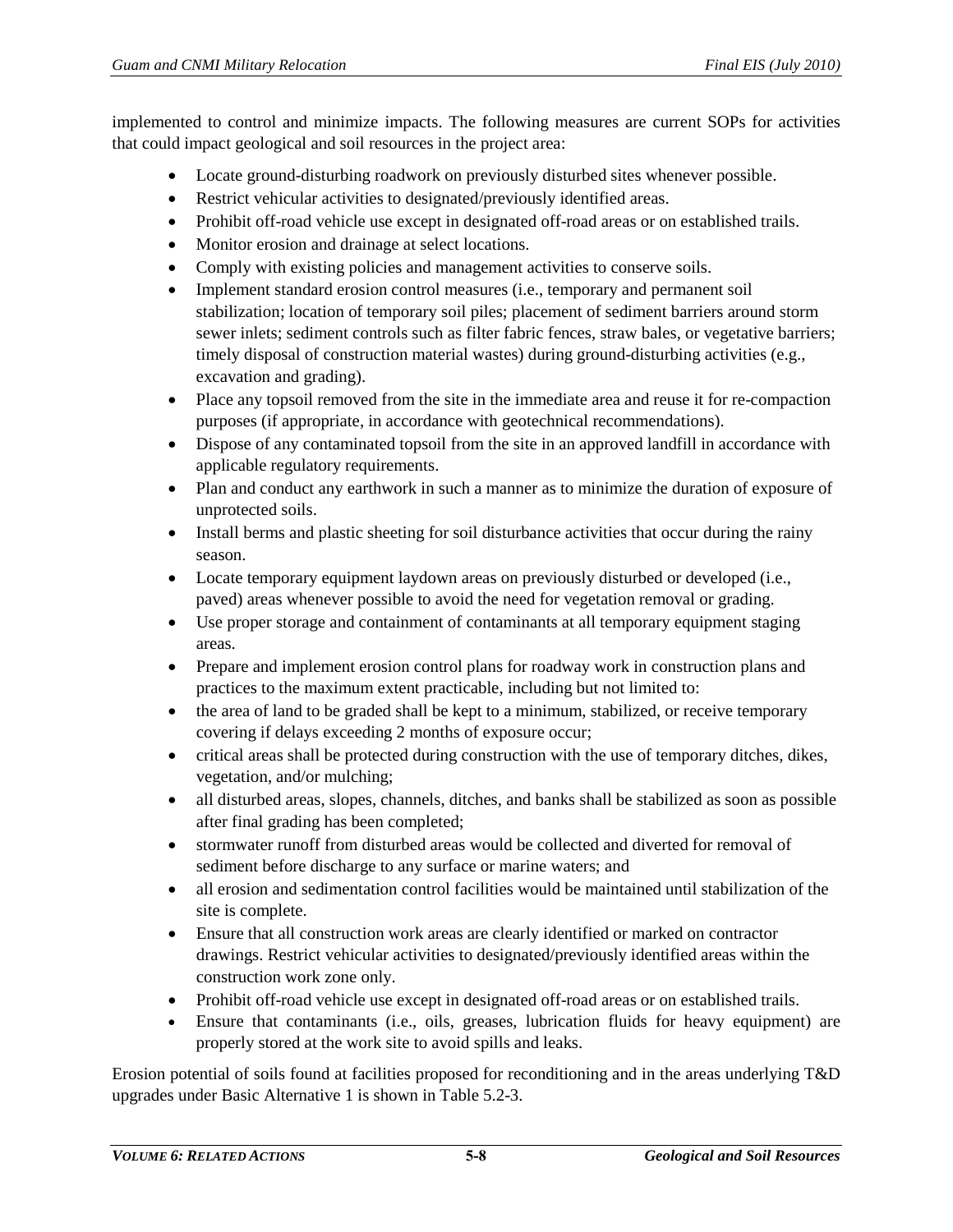<span id="page-8-0"></span>

| Soil Type                                  | Location                                                           | Erosion<br>Potential |
|--------------------------------------------|--------------------------------------------------------------------|----------------------|
| Guam Yigo Complex at 0-7% slope            | Marbo, Yigo, and Dededo                                            | slight               |
| Guam Cobbly Clay Loam at 3-7% slope        | Marbo, Yigo, Macheche, and Dededo, Andersen<br>AFB, Potts Junction | slight               |
| Guam Cobbly Clay Loam at 3-7% slope        | Harmon/Yigo and Dededo/Andersen, Andersen<br>AFB                   | slight               |
| Guam Urban Land Complex at 0-3% slope      | Orote Point, Potts Junction                                        | slight               |
| Urban Land-Ustorthents complex at 0% slope | Cabras/Piti                                                        | slight               |

*Legend:* AFB = Air Force Base.

*Source:* Young 1988.

Construction activities under Basic Alternative 1 would include clearing, grading and grubbing, trenching, and demolition of existing earthwork and grass. Direct impacts include temporary loss of vegetation. Installation of underground T&D lines would permanently displace soil; however, the volume of soil moved would result in less than significant impacts to soil resources. Therefore, Basic Alternative 1 would result in less than significant impacts to topography.

There are no known sinkholes near Basic Alternative 1 construction. A survey by a licensed geologist is required prior to construction to ensure that all sinkholes have been identified. If additional sinkholes are discovered, the project would be designed to minimize any impacts associated with sinkholes. Any sinkholes discovered would be avoided and buffer zones of vegetation would be left around them to prevent further erosion or expansion. Therefore, Basic Alternative 1 would result in less than significant impacts to unique geologic resources.

Construction areas are in a potentially active seismic zone. Hazards associated with earthquakes, fault rupture, slope instability and liquefaction would be minimized by adherence to UFC 3-310-04 Seismic Design for Buildings (USACE 2007). Therefore, Basic Alternative 1 would result in less than significant impacts associated with geologic hazards during construction and operation.

Soil types disturbed would not be agriculturally productive soils. Construction SOPs and BMPs would be followed to control and minimize soil erosion. The construction SOPs would include requirements for stormwater compliance, and with BMPs implementation, would ensure that all aspects of the project construction would be performed in a manner to minimize direct and indirect impacts during construction activity. A description of the standard BMPs and resource protection measures required by regulatory mandates can be found in Volume 7. Implementation of measures noted in the geological and soil resources column would prevent erosion; therefore, the impacts from soil erosion would be less than significant. A more detailed explanation of regulatory permitting requirements is available in Volume 8.

## Proposed Mitigation Measures

Implementation of Basic Power Alternative 1 would have less than significant impacts to geological and soil resources. Therefore, no mitigation measures are proposed. Implementation of SOPs and BMPs including erosion and sedimentation controls and stormwater management would minimize impacts to geological and soil resources.

## 5.2.2.2 Summary of Impacts

[Table 5.2-4](#page-9-0) summarizes the potential impacts of Basic Power Alternative 1. A text summary is provided below.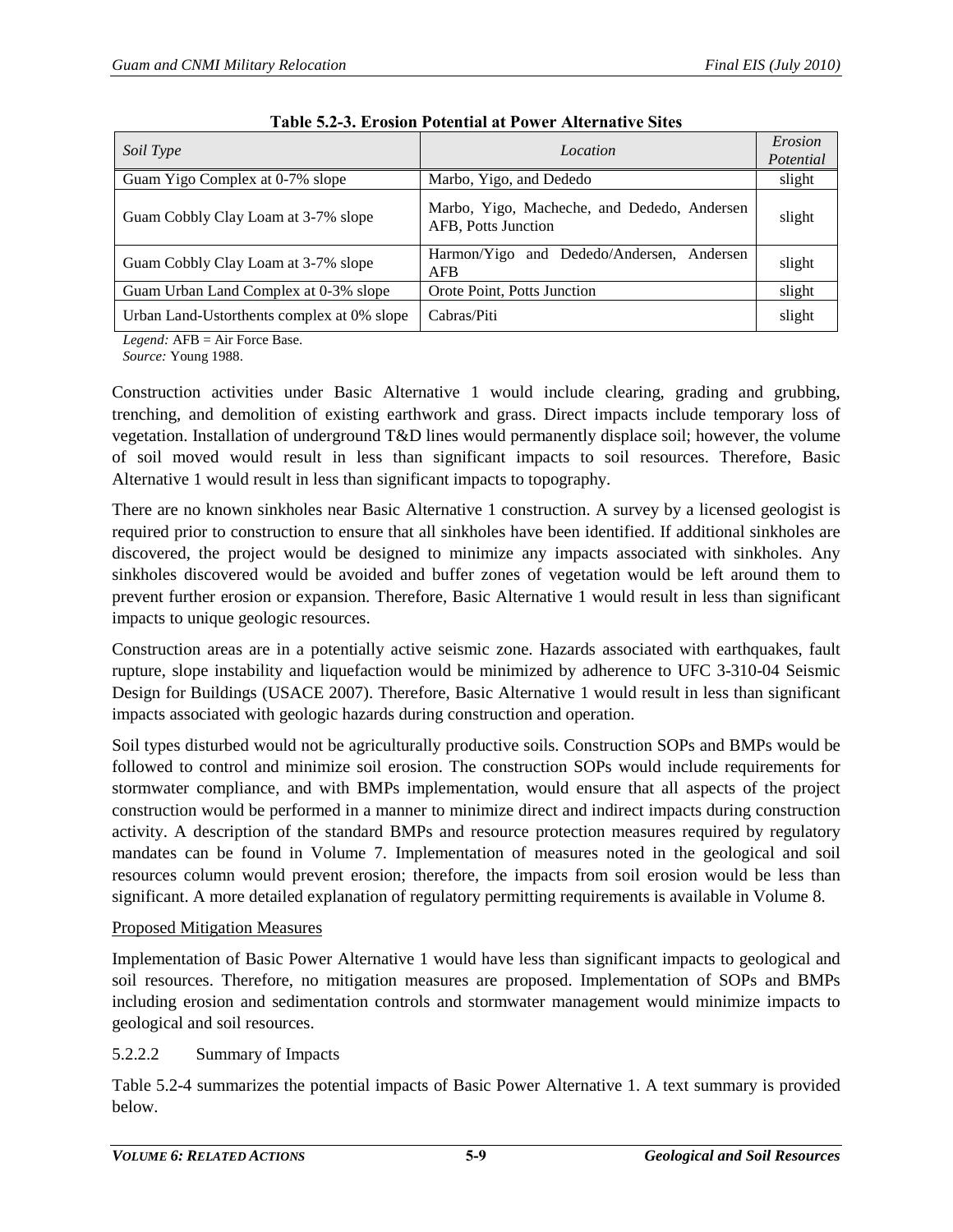<span id="page-9-0"></span>

| <b>Basic Alternative 1</b>                              |  |  |
|---------------------------------------------------------|--|--|
| Construction (direct and indirect impacts are the same) |  |  |
| $Topography - LSI$                                      |  |  |
| $Geology-NI$                                            |  |  |
| $Soil-LSI$                                              |  |  |
| Geologic Hazards - LSI                                  |  |  |
| Operation (direct and indirect impacts are the same)    |  |  |
| $Topography - LSI$                                      |  |  |
| $Geology-NI$                                            |  |  |
| $Soil-LSI$                                              |  |  |
| Geologic Hazards - LSI                                  |  |  |

**Table 5.2-4. Summary of Potential Power Impacts**

*Legend*:  $LSI = Less than significant impact; NI = No impact.$ 

Relocation of Marines to Guam would require construction and reconditioning that would potentially disturb soil, increase erosion, and change the landscape of Guam in multiple areas. Reconditioning of existing generation facilities and trenching for underground transmission line upgrades are required to support the increase in population.

Rates of erosion and soil loss from physical disturbance due to construction would temporarily increase during construction and renovation associated with the alternative for power infrastructure improvements. With implementation of BMPs, less than significant impacts from soil erosion would occur. The soil types that would be lost are not agriculturally productive soils. The topographic and landscape features would not be substantially changed by proposed construction activities. Some areas contain karst geologic features that would be of concern during the construction and operation of the facilities.

## **5.2.3 Potable Water**

## 5.2.3.1 Basic Alternative 1 (Preferred Alternative)

Basic Alternative 1 would provide additional water capacity of 11.3 MGd (42.8 MLd), which is anticipated to be met by an estimated 22 new wells at Andersen Air Force Base (AFB), rehabilitate existing wells, interconnect with the Guam Waterworks Authority (GWA) water system, and associated treatment, storage and distribution systems. Two new 2.5 MG (9.5 ML) water storage tanks would be constructed at ground level at NCTS Finegayan. Up to two new elevated 1 MG (3.8 ML) water storage tanks would be constructed at Finegayan within the Main Cantonment footprint. Basic Alternative 1 would affect the following areas of Guam:

- North (water supply wells)
- Central (rehabilitation of Navy Regional Medical Center well)

The estimated 22 new water wells (including one contingency well) at AFB would be drilled through the limestone plateau into the Northern Guam Lens Aquifer. Total well depths would be from 512 to 577 feet (156 to 175 meters). The two new 2.5 MG (9.5 ML) water storage tanks would be placed on the ground on site at Finegayan and would be connected to the new and existing system. Two new 1 MG (3.8 ML) elevated water storage tanks would be constructed at Finegayan and connected to the new distribution system. New underground water transmission lines would be placed along roadways and existing utility corridors.

Generally, soil erosion is a concern primarily for discharge into surface or nearshore waters that are not located near the proposed wells. However, potential sediment contamination of groundwater may result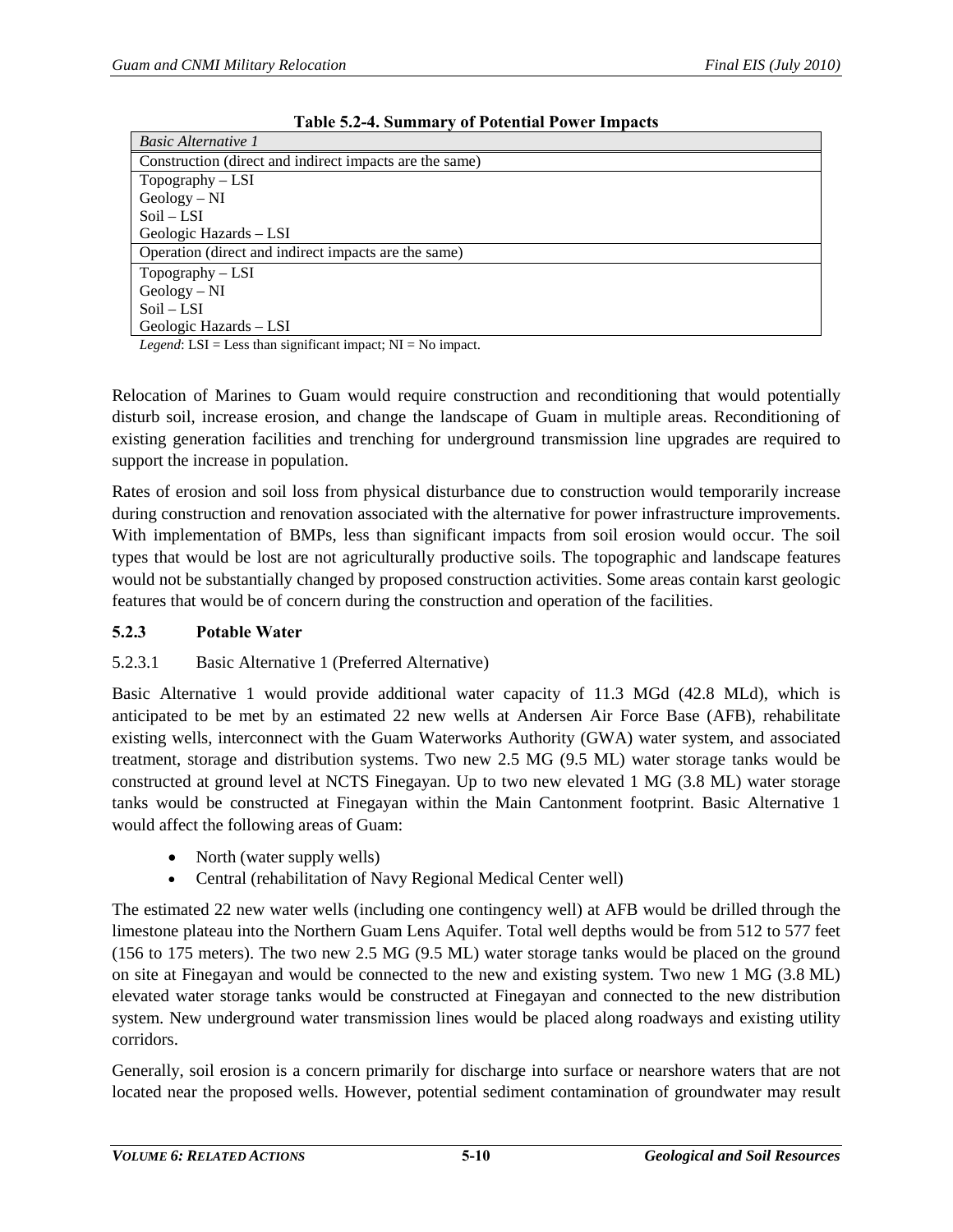from drilling new wells. Erosion potential for soils found at proposed upgrade sites is shown in [Table 5.2-5.](#page-10-0) The two new ground-level 2.5 MG (9.5 ML), up to two elevated 1 MG (3.8 ML) storage tanks, and new underground transmission lines are proposed on Naval Computer and Telecommunications Station Finegayan. Development under Alternative 1 would disturb soil, but SOPs and BMPs would be implemented to control and minimize direct and indirect impacts. Therefore, Alternative 1 well-drilling would not result in significant soil erosion, compaction, or loss of agriculturally productive soil.

<span id="page-10-0"></span>

|                                        |                       | Erosion   |
|----------------------------------------|-----------------------|-----------|
| Soil Type                              | Location              | Potential |
| Guam Cobbly Clay Loam at 3-7% slope    | Andersen AFB          | slight    |
| Guam Cobbly Clay Loam at 7-15% slope   | Andersen AFB          | slight    |
| Guam Urban Land Complex at 0-3% slope  | Andersen AFB          | slight    |
| Guam Urban Land Complex at 0-3% slope  | <b>NCTS</b> Finegayan | slight    |
| Guam Cobbly Clay Loam at 7-15% slope   | Andersen South        | slight    |
| Guam Cobbly Clay Loam at 7-15% slope   | Andersen South        | slight    |
| Guam Urban Land Complex at 0-3% slope  | Andersen South        | slight    |
| Guam Cobbly Clay Loam at 3-7% slope    | Air Force Barrigada   | slight    |
| Chacha Clay at 0-5% slope              | Air Force Barrigada   | slight    |
| Pulantat-Kagman Clays at 0-7% slope    | Air Force Barrigada   | slight    |
| Inaranjan Clay at 0-4% slope           | <b>NMS</b>            | slight    |
| Akina Silty Clay at 7-15% slope        | <b>NMS</b>            | severe    |
| Akina-Urban Land Complex at 0-7% slope | <b>NMS</b>            | slight    |

*Legend:* AFB = Air Force Base; NCTS = Naval Computer and Telecommunications Station; NMS = Naval Munitions Site. *Source:* Young 1988.

Construction of wells and water distribution lines under Basic Alternative 1 would include minor clearing, grading, and grubbing, and demolition of existing earthwork and grass. Direct impacts to topography include temporary loss of vegetation. Landscape changes under Basic Alternative 1 would result in minimal impacts to topography by changing the landscape of the affected area.

Known sinkholes would be avoided and buffer zones of vegetation would be left around them as a mitigation measure to prevent further erosion or expansion. A survey by a licensed geologist is required prior to construction to ensure that all sinkholes have been identified. If additional sinkholes are discovered, the project would be designed to minimize any impacts associated with sinkholes. Sinkholes would be fenced off and educational signs would be put in place to warn of their potential danger. Alternative 2 would not result in impacts associated with geologic resources or hazards.

Therefore, with mitigation, Alternative 1 would result in less than significant impacts to unique geologic resources.

Construction areas are in a potentially active seismic zone. Effects associated with earthquakes, fault rupture, slope instability and liquefaction would be minimized by adherence to UFC 3-310-04 Seismic Design for Buildings (USACE 2007). Therefore, Alternative 1 would result in less than significant impacts associated with geologic hazards during construction and operation.

Soil types disturbed would not be agriculturally productive soils. Construction SOPs would be followed to minimize soil erosion. The construction SOPs would include requirements for stormwater compliance, with BMPs to ensure that all aspects of the project construction would be performed in a manner to minimize impacts during construction activity. A description of the standard BMPs and resource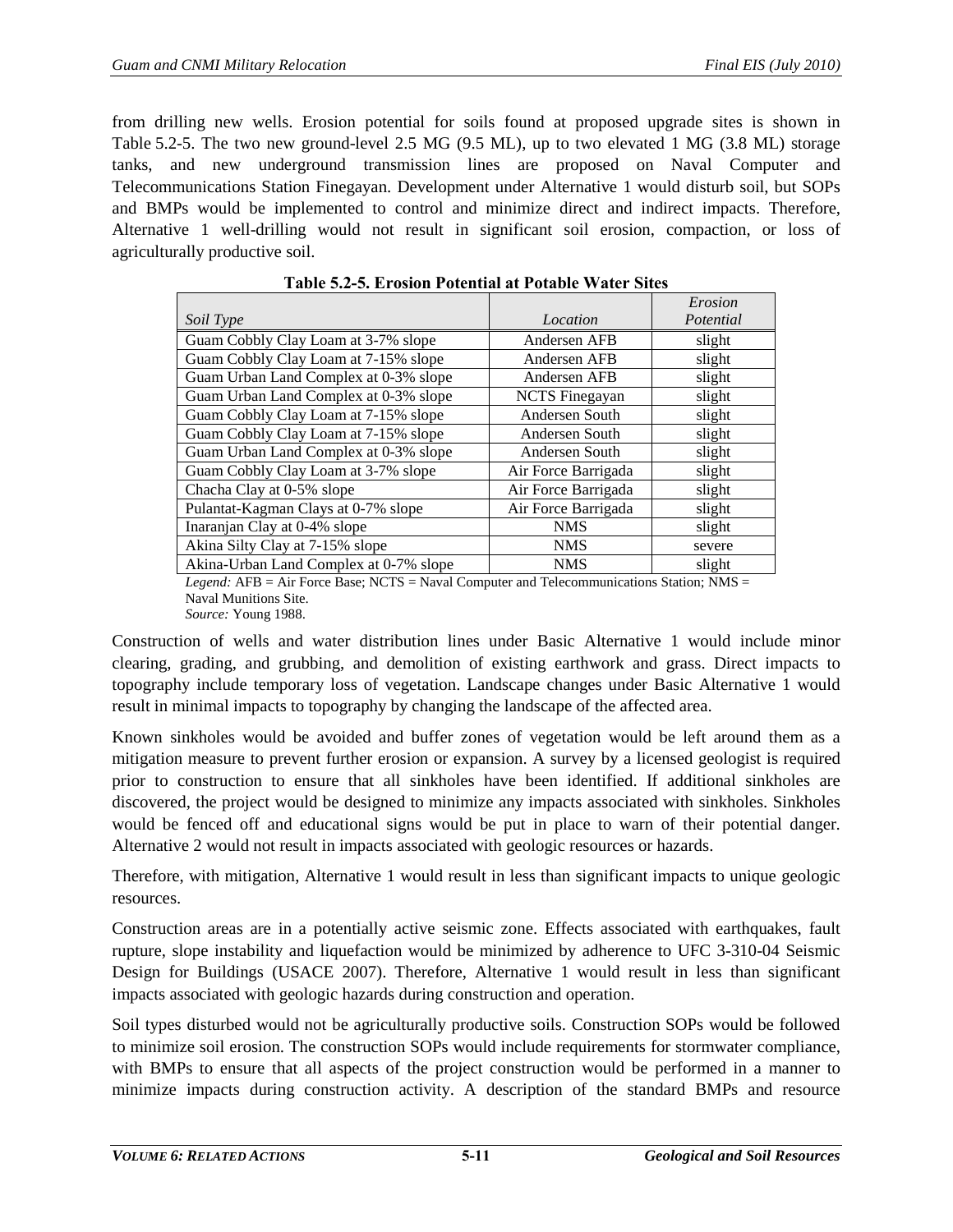protection measures required by regulatory mandates can be found in Volume 7. Implementation of measures noted in the geological and soil resources column would prevent erosion; therefore, the impacts from soil erosion would be less than significant. A more detailed explanation of regulatory permitting requirements is available in Volume 8.

Potential upgrades to the GWA system to meet indirect population growth demand would have similar impacts to those of the direct DoD impacts described above, including less than significant impacts from landscape alteration, from geologic hazards, and erosion.

To reduce significant impacts during construction under Basic Alternative 1, the following measures are suggested for implementation in accordance with site-specific geotechnical reports produced for project planning and construction:

- Revegetation would occur as soon as possible after any ground disturbance or grading.
- Construction and grading would be minimized during times of inclement weather.

Construction and operation impacts from seismic activity and associated liquefaction and ground shaking would be reduced by following UFC 3-310-04 Seismic Design for Buildings (USACE 2007).

## Proposed Mitigation Measures

Known sinkholes would be avoided and a buffer zone of vegetation would be left around them as a mitigation measure to prevent further erosion or expansion. If additional sinkholes are discovered, the project would be designed to minimize any impacts associated with sinkholes. Sinkholes would be fenced off and educational signs would be put in place to warn of their potential danger as a mitigation measure. Therefore, with mitigation, less than significant impacts to a unique geologic resources would occur.

## 5.2.3.2 Basic Alternative 2

Basic Alternative 2 would provide additional water capacity of 11.7 MGd (44.3 MLd), which is anticipated to be met by an estimated 20 new wells at Andersen Air Force Base (AFB) and 11 new wells at Air Force Base Barrigada, rehabilitate existing wells, interconnect with the Guam Waterworks Authority (GWA) water system, and associated treatment, storage and distribution systems. Two new 1.8 MG (6.8 ML) water storage tanks would be constructed at ground level at NCTS Finegayan and one 1 MG (3.8 ML) water storage tank would be construction at Air Force Base Barrigada. Up to two new elevated 1 MG (3.8 ML) water storage tanks would be constructed at Finegayan within the Main Cantonment footprint.

Impacts to soil and geological resources at Andersen AFB are identical to those under Basic Alternative 1.

At Navy Barrigada, installation of up to 11 new wells, as well as replacement and upgrades to water distribution lines, would include minor clearing, grading and grubbing, and demolition of existing earthwork and grass. Direct impacts to topography include temporary loss of vegetation. If additional sinkholes are discovered, the project would be designed to minimize any impacts associated with sinkholes. Any sinkholes discovered would be avoided and a buffer zone of vegetation would be left around them as a mitigation measure to prevent further erosion or expansion Sinkholes would be fenced off and educational signs would be put in place to warn of their potential danger. Therefore, Basic Alternative 2 would result in less than significant impacts to unique geologic resources.

Construction areas are in a potentially active seismic zone. Effects associated with earthquakes, fault rupture, slope instability and liquefaction would be minimized by adherence to UFC 3-310-04 Seismic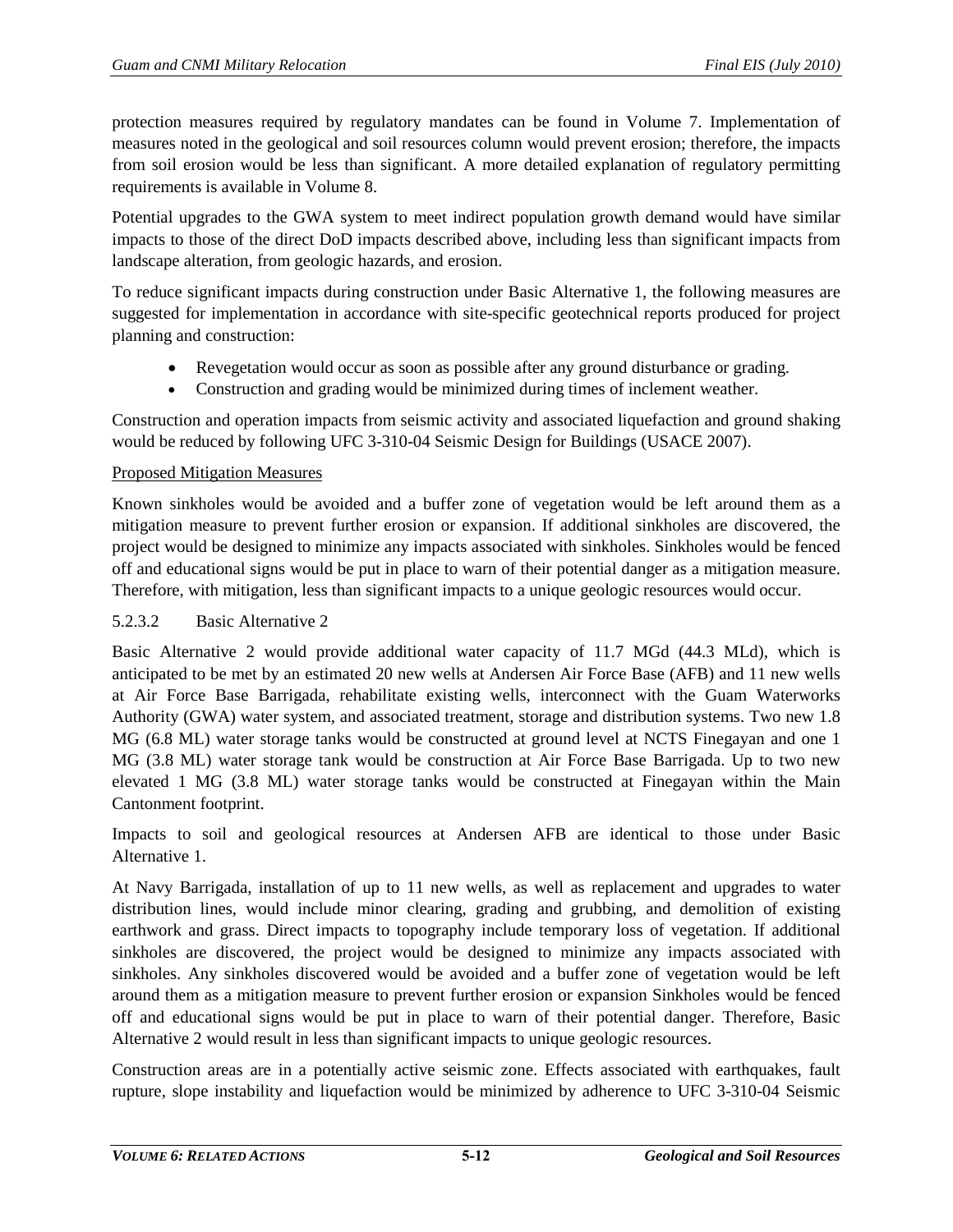Design for Buildings (USACE 2007). Therefore, Basic Alternative 2 would result in less than significant impacts associated with geologic hazards to construction or operations.

Soil types disturbed would not be agriculturally productive soils. Construction SOPs would be followed to minimize soil erosion as stated in Alternative 1 impacts.

Potential upgrades to the GWA system to meet indirect population growth demand would have similar impacts to those of the direct DoD impacts described above, including less than significant impacts from landscape alteration, from geologic hazards, and erosion.

Impacts from seismic activity and associated liquefaction and ground shaking would be reduced by following UFC 3-310-04 Seismic Design for Buildings (USACE 2007).

## Proposed Mitigation Measures

Potential mitigation measures are the same as those for Basic Alternative 1.

## 5.2.3.3 Summary of Impacts

[Table 5.2-6](#page-12-0) summarizes the potential impacts of each action alternative. A text summary is provided below.

<span id="page-12-0"></span>

| Basic Alternative $1^*$                                 | <b>Basic Alternative 2</b> |  |
|---------------------------------------------------------|----------------------------|--|
| Construction (direct and indirect impacts are the same) |                            |  |
| $Topography - LSI$                                      | $Topography - LSI$         |  |
| $Geology-SI-M$                                          | $Geology-SI-M$             |  |
| $Soil-LSI$                                              | $Soil-LSI$                 |  |
| Geologic Hazards - LSI                                  | Geologic Hazards - LSI     |  |
| Operation (direct and indirect impacts are the same)    |                            |  |
| $Topography - LSI$                                      | $Topography - LSI$         |  |
| $Geology - SI-M$                                        | $Geology-SI-M$             |  |
| $Soil-LSI$                                              | $Soil-LSI$                 |  |
| Geologic Hazards - LSI                                  | Geologic Hazards - LSI     |  |

**Table 5.2-6. Summary of Potential Potable Water Impacts**

*Legend*: LSI = Less than significant impact; SI-M= Significant impact mitigable to less than significant \* Preferred Alternative.

Relocation of Marines to Guam would require construction and renovation that would potentially disturb soil, increase erosion, and change the landscape of Guam in multiple areas. Buildup of the potable water infrastructure is required to support the increase in population.

Temporarily increased rates of erosion, compaction, and soil loss due to physical disturbance from construction would occur during construction and renovation associated with all of the alternatives for the potable water infrastructure improvements. With implementation of BMPs, less than significant impacts from soil erosion would occur. The soil types that would be lost are not agriculturally productive soils. The topographic and landscape features would not be substantially changed by construction activities. Some areas contain karst geologic features that are of concern during construction and operation of the facilities. Known sinkholes would be avoided and a buffer zone of vegetation would be left around them as a mitigation measure to prevent further erosion or expansion. A survey by a licensed geologist is required prior to construction to ensure that all sinkholes have been identified. If additional sinkholes are discovered, the project would be designed to minimize any impacts associated with sinkholes. Sinkholes would be fenced off and educational signs would be put in place to warn of their potential danger as a mitigation measure to prevent significant impacts to operations. With mitigation, less than significant impacts to sinkholes. would occur. Details regarding potential upgrades to the GWA system would have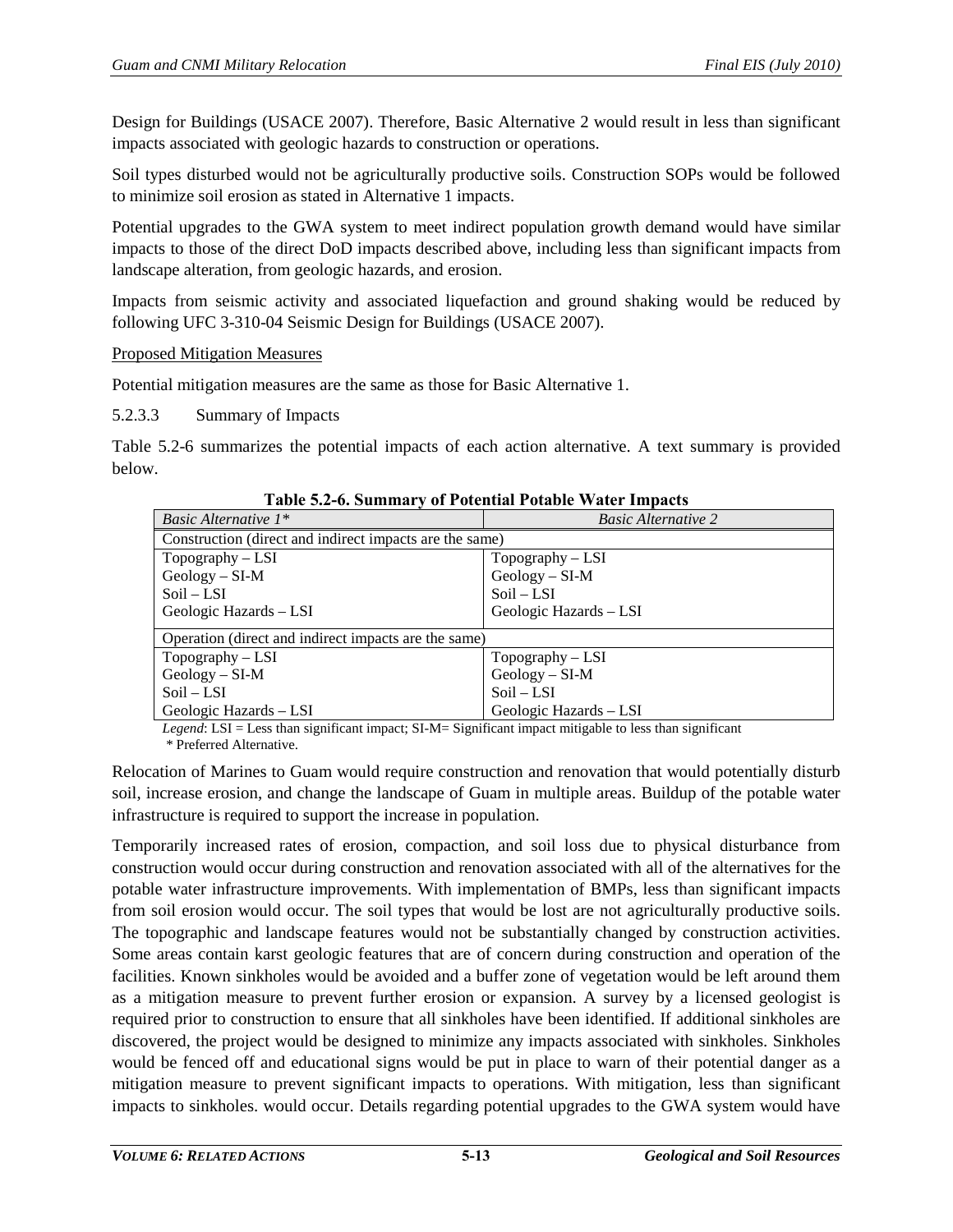similar impacts to those of the DoD impact, including less than significant impacts from landscape alteration, from geologic hazards, and erosion.

# **5.2.4 Wastewater**

# 5.2.4.1 Basic Alternative 1a (Preferred Alternative) and 1b

Basic Alternative 1 (1a supports Main Cantonment Alternatives 1 and 2; and 1b supports Main Cantonment Alternatives 3 and 8) combines upgrade to the existing primary treatment facilities and expansion to secondary treatment at the Northern District Wastewater Treatment Plant (NDWWTP). Upgrades include new underground sewer lines. The difference between Alternatives 1a and 1b is a requirement for a new sewer line from Barrigada housing to NDWWTP for Alternative 1b.

The action areas are located in northern Guam, an area with karst geologic features that would require consideration when planning new construction. The proposed upgrade to the facilities does not include enlargement of the plant footprint. Expansion of the NDWWTP outfall would require a laydown area.

Generally, soil erosion is a concern primarily for discharge into surface or nearshore waters, none of which are found near Alternative 1 construction. Erosion potential for soils found at proposed upgrade sites is shown in [Table 5.2-7.](#page-13-0) Soil types disturbed would not be agriculturally productive soils.

<span id="page-13-0"></span>

| Location            | <i>Erosion Potential</i> |
|---------------------|--------------------------|
| <b>NDWWTP</b>       | Slight                   |
| Proposed Sewer Line | Slight                   |
| Proposed Sewer Line | Slight                   |
|                     |                          |

**Table 5.2-7. Erosion Potential at Wastewater Alternative Sites** 

*Legend:* NDWWTP = Northern District Wastewater Treatment Plant. *Source:* Young 1988.

Construction under Basic Alternatives 1a and 1b would include minor clearing, grading, and grubbing, and demolition of existing earthwork and grass. Temporary loss of vegetation would occur. Changes to the landscape associated with Basic Alternatives 1a and 1b would result in less than significant impacts to topography. Therefore, Alternative 1 would result in minimal impacts to topography by changing the landscape of the affected area.

A survey by a licensed geologist is required prior to construction to ensure that all sinkholes have been identified. If additional sinkholes are discovered, the project would be designed to minimize any impacts associated with sinkholes. Any sinkholes discovered would be avoided and buffer zones of vegetation would be left around them as a mitigation measure to prevent further erosion or expansion. Sinkholes would be fenced off and educational signs would be put in place to warn of their potential danger. as a mitigation measure to prevent significant impacts to operations. Therefore, with mitigation, Basic Alternative 1 would result in less than significant impacts to unique geologic resources.

Construction areas are in a potentially active seismic zone. Effects associated with earthquakes, fault rupture, slope instability and liquefaction would be minimized by adherence to UFC 3-310-04 Seismic Design for Buildings (USACE 2007). Therefore, Basic Alternative 1 would result in less than significant impacts associated with geologic hazards.

Standard construction BMPs would be included in the Regional SWPPP as part of the Construction Stormwater Management Program for the military relocation. As part of an integrated approach to stormwater management, construction managers and contractors would be required to follow this Regional SWPPP for development of their site specific SWPPP. To prevent soil erosion, erosion and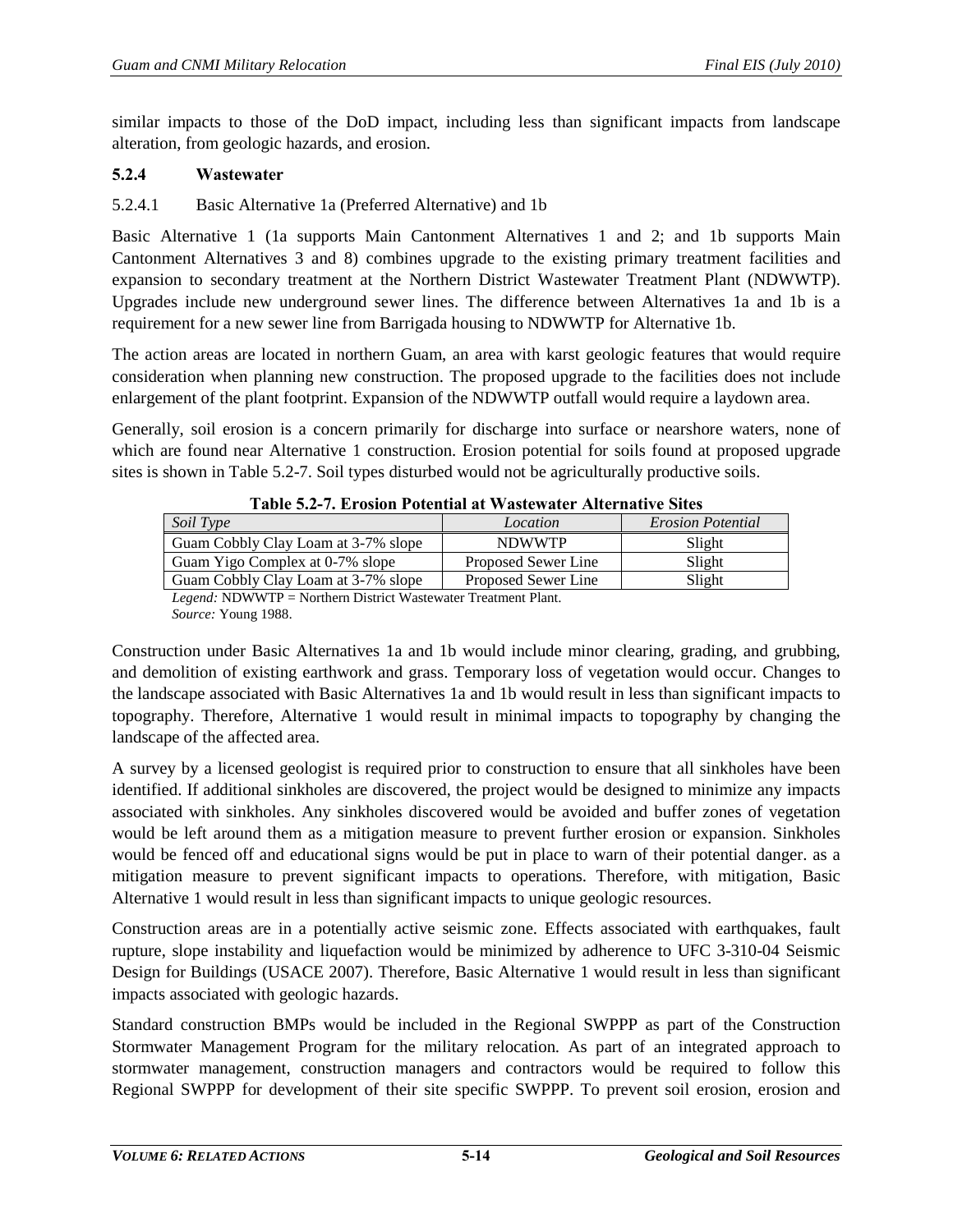sediment control measures would be included as part of the Regional SWPPP, and required for inclusion in the Contractor's Site Specific SWPPP under NPDES Construction Permit Compliance Program for the military relocation. A description of the standard BMPs and resource protection measures required by regulatory mandates can be found in Volume 7. Implementation of measures noted in the geological and soil resources column would prevent erosion, thus the impacts from soil erosion would be less than significant. A more detailed explanation of regulatory permitting requirements is available in Volume 8.

To reduce significant impacts during construction under Basic Alternative 1, the following measures are suggested for implementation in accordance with site-specific geotechnical reports produced for project planning and construction:

- Revegetation would occur as soon as possible after any ground disturbance or grading.
- Construction and grading would be minimized during times of inclement weather.

Impacts from seismic activity and associated liquefaction and ground shaking would be reduced by following UFC 3-310-04 Seismic Design for Buildings (USACE 2007).

## Proposed Mitigation Measures

Sinkholes would be avoided and buffer zones of vegetation would be left around them as a mitigation measure to prevent further erosion or expansion. As a result of mitigation, the sinkholes would not be affected by construction activities. If additional sinkholes are discovered, significant impacts to these sinkholes would be determined and projects would be designed in consideration of these sinkholes as appropriate. Sinkholes would be fenced off and educational signs would be put in place to warn of their potential danger as a mitigation measure to prevent significant impacts to operations. With mitigation, less than significant impacts to sinkholes would occur. No proposed mitigation measures.

## 5.2.4.2 Summary of Impacts

<span id="page-14-0"></span>[Table 5.2-8](#page-14-0) summarizes the potential impacts of each action alternative. A text summary is provided below.

| <i>Basic Alternative 1a* and 1b</i> (direct and indirect impacts are the same) |
|--------------------------------------------------------------------------------|
| Construction (direct and indirect impacts would be the same)                   |
| $Topography - LSI$                                                             |
| $Geology - SI-M$                                                               |
| $Soil-LSI$                                                                     |
| Geologic Hazards - LSI                                                         |
| Operation (direct and indirect impacts would be the same)                      |
| $Topography - LSI$                                                             |
| $Geology - SI-M$                                                               |
| $Soil-LSI$                                                                     |
| Geologic Hazards – LSI                                                         |

#### **Table 5.2-8. Summary of Wastewater Impacts**

*Legend:* LSI = Less than significant impact; SI-M= Significant impact mitigable to less thansignificant;

\* Preferred Alternative.

Relocation of Marines to Guam would require construction and renovation that would potentially disturb soil, increase erosion, and change the landscape of Guam in multiple areas. Buildup of wastewater treatment infrastructure is required to support the increase in population.

Rates of erosion and soil loss from physical disturbance due to construction would temporarily increase during construction and renovation associated with all of the alternatives for wastewater treatment infrastructure improvements. With implementation of BMPs, less than significant impacts from soil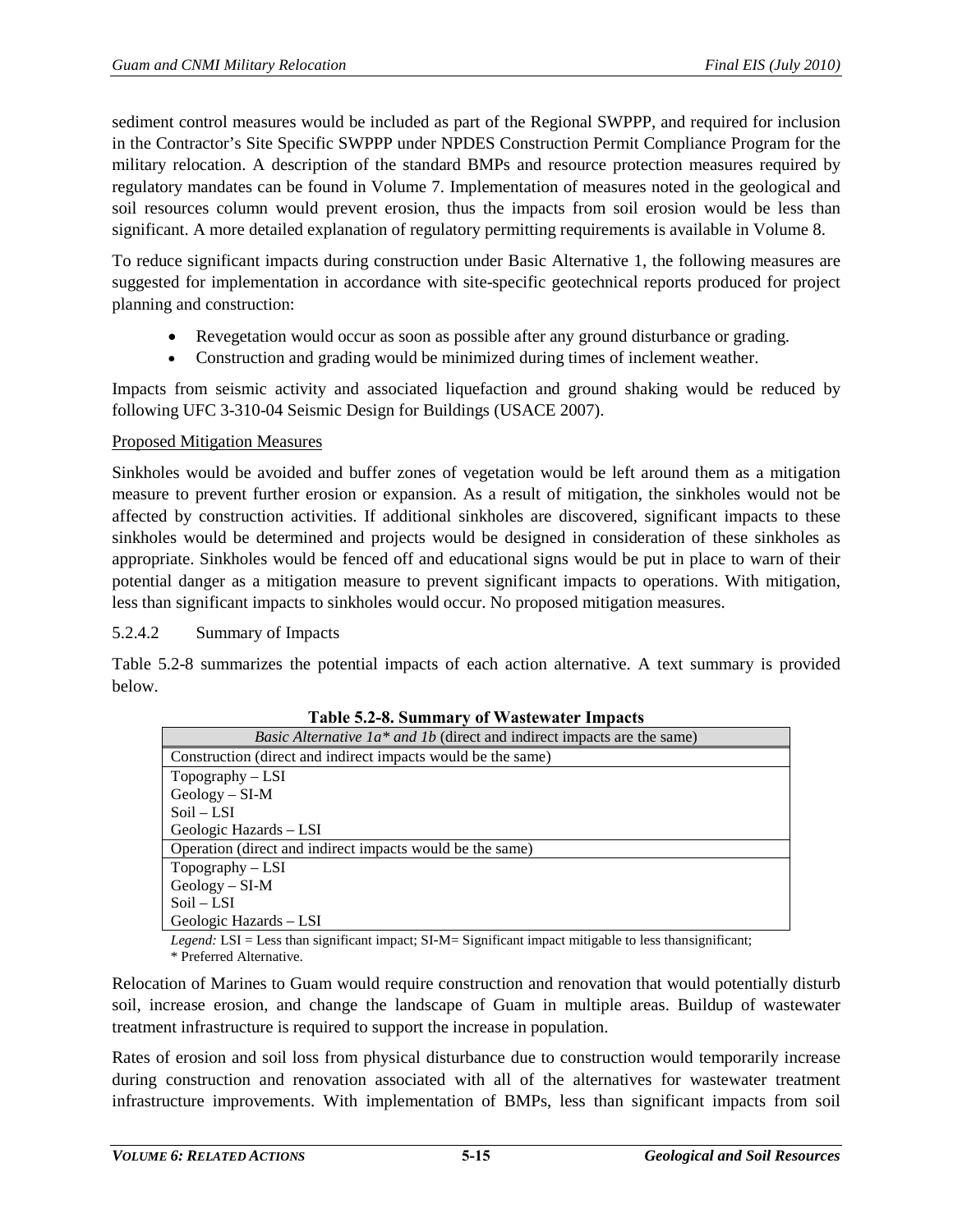erosion would occur. The soil types that would be lost are not agriculturally productive soils. The topographic and landscape features would not be substantially changed by proposed construction activities. Some areas contain karst geologic features that would be of concern during the construction and operation of the facilities. Known sinkholes would be avoided and buffer zones of vegetation would be left around them as a mitigation measure to prevent further erosion or expansion. As a result of mitigation, the sinkholes would not be affected by construction activities. A survey by a licensed geologist is required prior to construction to ensure that all sinkholes have been identified. If additional sinkholes are discovered, the project would be designed to minimize any impacts associated with sinkholes. There would be less than significant impacts to sinkholes with proposed mitigation measures.

## **5.2.5 Solid Waste**

## 5.2.5.1 Basic Alternative 1 (Preferred Alternative)

The Preferred Alternative would be to continue to use the Navy landfill at Apra Harbor for municipal solid waste (MSW) until the new GovGuam Layon Landfill at Dandan is available for use. Disposal of other waste streams excluded from Layon Landfill would continue at the Navy landfill. Construction and demolition (C&D) debris would continue to be disposed at the Navy hardfill.

Though no construction or upgrades to utilities occur, geological and soil resources need to be analyzed for impact from increased amounts of solid waste at current facilities. An increase in the volume of solid waste would potentially impact the daily soil-covering routines at the existing plant. More soil would potentially be required to cover greater amounts of solid waste. Impact to soils and geological resources would be minimal, because soil is used at the landfill for the purpose of covering solid waste and more soil is available to use as pressure on the existing facility increases. There are no sinkholes or unique karst features found in the area. There would be no impacts from construction, and less than significant impacts from operation.

#### Proposed Mitigation Measures

No mitigation measures are required.

5.2.5.2 Summary of Impacts

[Table 5.2-9](#page-15-0) summarizes the potential impact of the Preferred Alternative. A text summary is provided below.

<span id="page-15-0"></span>

| таріс он 71 баштага у от 1 беспена бона туазес піпрасез                |  |  |  |  |  |
|------------------------------------------------------------------------|--|--|--|--|--|
| <i>Basic Alternative 1*</i> (direct and indirect impacts are the same) |  |  |  |  |  |
| Construction                                                           |  |  |  |  |  |
| Topography $-NI$                                                       |  |  |  |  |  |
| $Geology - NI$                                                         |  |  |  |  |  |
| $Soil-NI$                                                              |  |  |  |  |  |
| Geologic Hazards – NI                                                  |  |  |  |  |  |
| Operation                                                              |  |  |  |  |  |
| $Topography - LSI$                                                     |  |  |  |  |  |
| $Geology - LSI$                                                        |  |  |  |  |  |
| $Soil-LSI$                                                             |  |  |  |  |  |
| Geologic Hazards – NI                                                  |  |  |  |  |  |
|                                                                        |  |  |  |  |  |

**Table 5.2-9. Summary of Potential Solid Waste Impacts** 

*Legend*: LSI = Less than significant impact; NI=No impact; \* Preferred Alternative.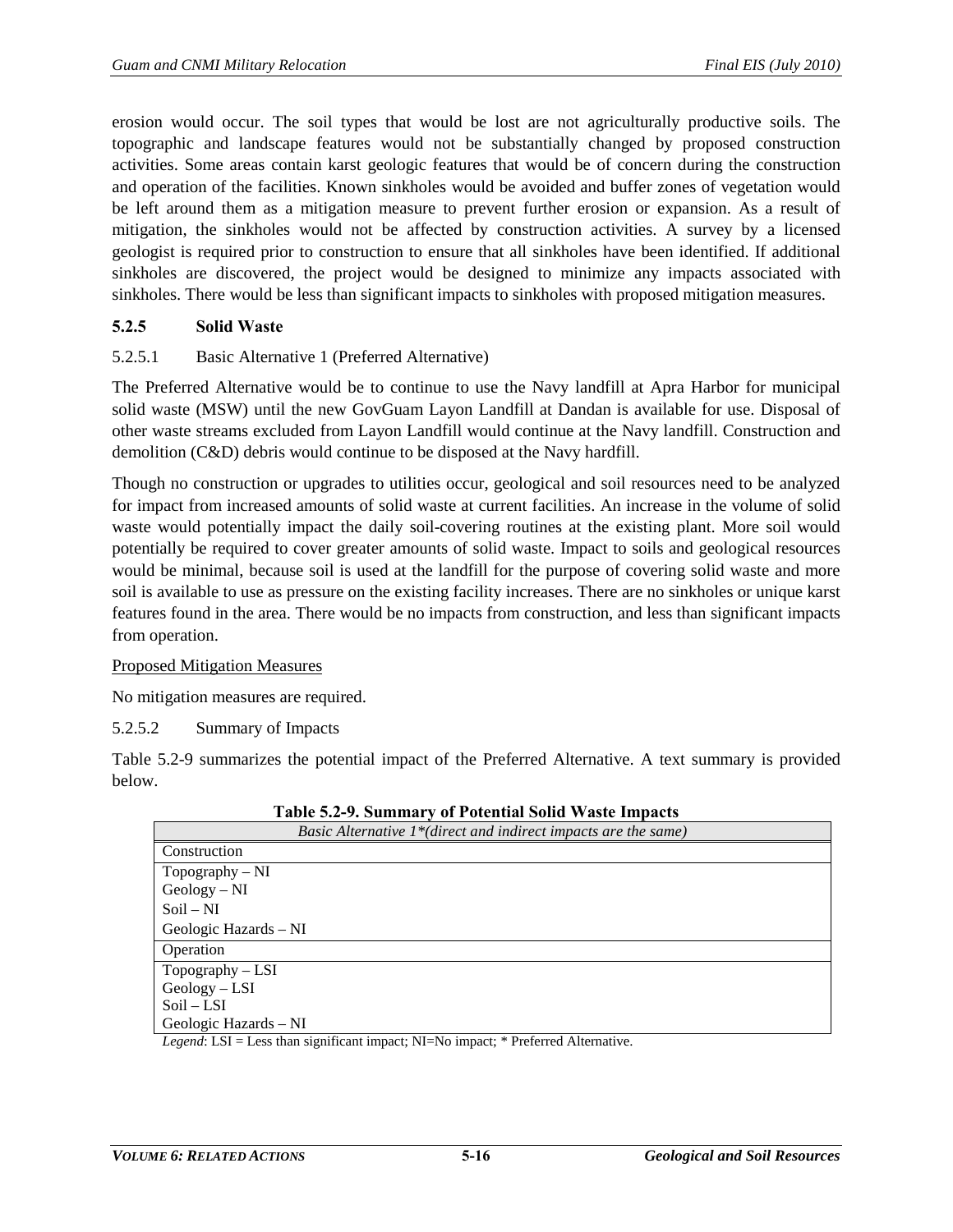Solid waste Basic Alternative 1 would not involve new or expanded facilities. It would involve higher generation of solid waste. Therefore, the impacts of solid waste to geological and soil resources would be less than significant.

## **5.2.6 Off Base Roadways**

## 5.2.6.1 Alternative 1

Alternative 1 would result in direct impacts to geologic resources as a result of construction. Impacts to geologic resources could include soil disturbance and the suspension of soil, soil loss, and localized erosion. Ground disturbance for roadway improvements would be conducted in accordance with construction SOPs listed in Section [5.2.2.1](#page-6-0) and below and BMPs listed in Volume 7:

- Individual roadway projects would be designed and constructed in accordance with recommendations of the project- and site-specific geotechnical investigation and applicable geotechnical code requirements. Each project would be designed and constructed in accordance with recommendations from a registered professional geologist for the following aspects, as applicable, and included in the project-specific geotechnical investigation: liquefaction, erosion, site grading, excavation and utility trenches, foundations, mitigation of soil corrosivity on concrete and seismic design criteria. Approval by a licensed Geotechnical Engineer would be required for placement and compaction of fill, backfilling of trenches, and testing of soils.
- Earthwork would be conducted using BMPs to minimize erosion during demolition and road or bridge construction including, but not limited to, watering for dust control during earthwork to minimize soil loss; and establishing grass or other landscaping in disturbed areas immediately after construction is completed.
- Material from demolition of existing road pavements shall be stored in previously disturbed areas whenever possible.
- For projects involving military access, control erosion through the Site Approval Process, whereby each proposed project is reviewed for its erosion potential. Obtain concurrence of the designated installation Natural Resource Specialist in the process.
- Manage erosion in accordance with the applicable SWPPPs at each roadway project location.
- 141,542 tons of aggregate for roadway construction would be imported from Japan. Local rules and regulations for importing would be followed to prevent significant impacts.

## North

Thirteen GRN projects would occur in the North Region as a result of Alternative 1:

- One intersection improvement project (GRN #117) and two pavement strengthening projects (GRN #s 8 and 23) would not require road widening or road realignment in previously undisturbed ground. No impacts to geologic and soil resources would occur.
- Four intersection improvement projects involving modifications to Military Access Points (MAPs) (GRN #s 38A, 39A, 41A, and 42) would be required. To construct new access gates, removal of vegetation and disturbance to Limestone Upland soils would be required.
- Five road widening projects (GRN  $#s$  9, 10, 22, 22A, and 57) would require removal of vegetation and disturbance to Limestone Upland soils.
- Construction of the Finegayan Connection, a new road (GRN #124), would require removal of vegetation and disturbance to Limestone Upland soils.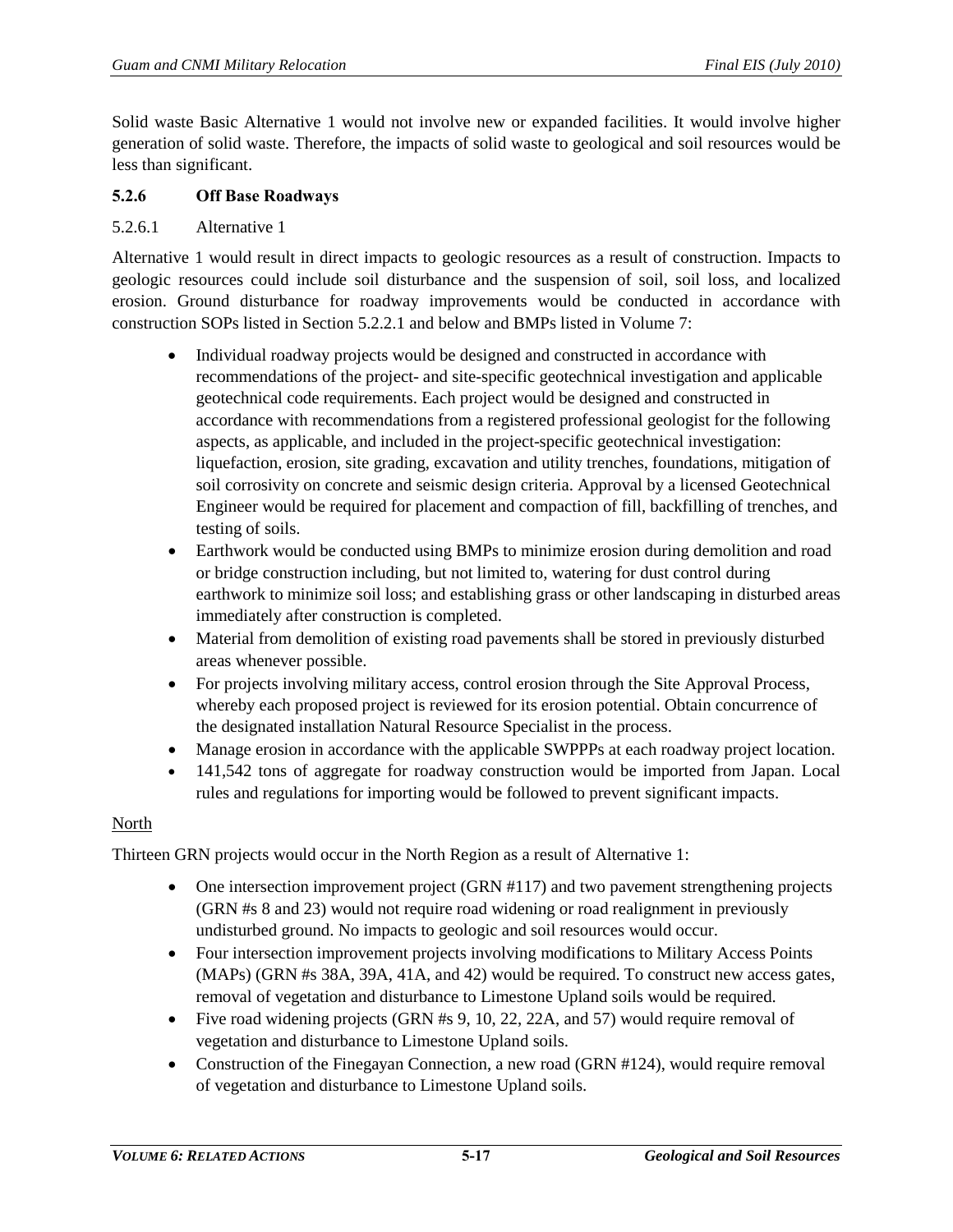Soil disturbances from the latter three project groups described above could result in an increased rate of erosion and soil loss. Soil erosion would be a concern for discharge into any nearby surface waters. With implementation of construction SOPs and BMPs, impacts from soil erosion would be prevented or minimized. Alternative 1 would result in less than significant impacts to unique geologic resources and would not result in significant soil erosion. Therefore, impacts to soils would be less than significant.

# Central

Twenty-seven GRN projects would occur in the Central Region as a result of Alternative 1:

- Three intersection improvement projects (GRN #s 1, 2, and 113) and 16 pavement strengthening projects (GRN #s 6, 7, 11, 12, 13, 14, 15, 17, 18, 19, 20, 21, 30, 31, 32, and 33) would not require road widening or road realignment in previously undisturbed ground. No impacts to geological and soil resources would occur.
- Two intersection improvement projects involving modifications to MAPs (GRN #s 44 and 46) would be required. Both projects would occur in previously developed areas, and minimal soil disturbance would be required.
- Two bridge/culvert replacement projects (GRN #s 3 and 35) would require clearing and excavation of soil, as well as construction activities adjacent to, and over water.
- Three road widening projects (GRN #s 16, 28, and 29) would require removal of vegetation and disturbance to Limestone Upland soils.
- The relocation of Route 15 (GRN #36) would require removal of vegetation and disturbance to Limestone Upland soils.

Soil disturbances from the latter three project groups described above could result in an increased rate of erosion and soil loss. Soil erosion would be a concern for discharge into any nearby surface waters. With implementation of appropriate SOPs and BMPs, impacts from soil erosion would be prevented or minimized. Therefore, impacts to soils would be less than significant.

## Apra Harbor

Five GRN projects would occur in the Apra Harbor Region as a result of Alternative 1:

- One intersection improvement project (GRN #5) and three pavement strengthening projects (GRN #4, #24, and #26) would be required. While GRN #4, #24, and #26 would not require road widening or realignment, GRN #5 would require removal of vegetation for road widening and would result in limited soil disturbance.
- One intersection improvement project involving modification to a MAP (GRN #50) would be required. This access point would be constructed on previously cleared ground, and soil disturbance would be minimal.

Soil disturbances from projects GRN #5 and GRN #50 could result in an increased rate of erosion and soil loss. Soil erosion would be a concern for discharge into any nearby surface waters. With implementation of appropriate SOPs and BMPs, impacts from soil erosion would be prevented or minimized. Therefore, impacts to soils would be less than significant.

## South

Four GRN projects would occur in the South Region as a result of Alternative 1: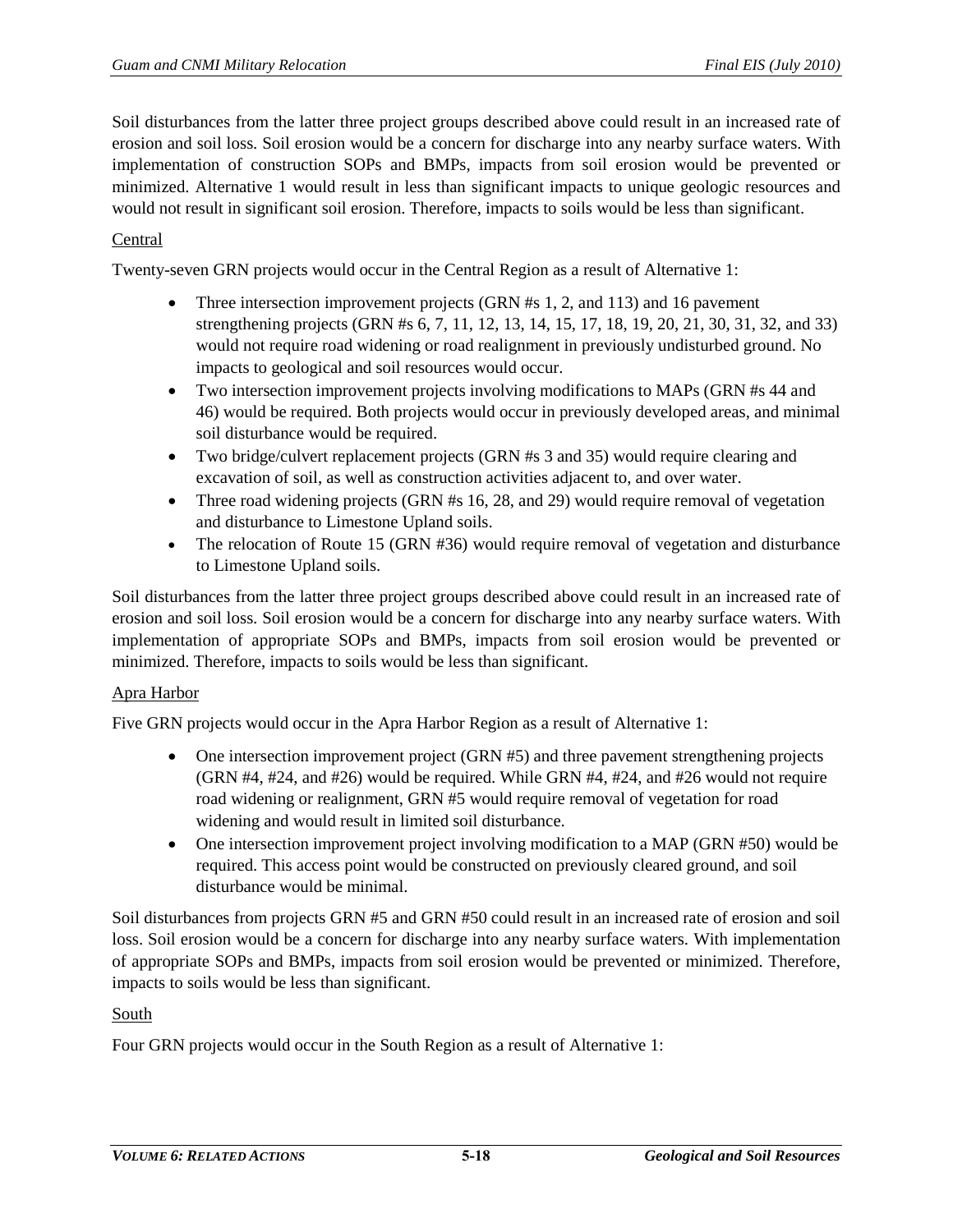- One intersection improvement project (GRN #110) and two pavement strengthening projects (GRN #25 and 27) would not require road widening. No impacts to geological and soil resources would occur.
- One intersection improvement project involving modification to a MAP (GRN #52) would be required. This access point would be constructed on previously cleared ground, and soil disturbance would be minimal.

Soil disturbances from the GRN #52 project could result in an increased rate of erosion and soil loss. Soil erosion would be a concern for discharge into any nearby surface waters. With implementation of appropriate SOPs and BMPs, impacts from soil erosion would be prevented or minimized. Therefore, impacts to soils would be less than significant.

#### Proposed Mitigation Measures

No mitigation measures would be required.

5.2.6.2 Alternative 2

## North

Thirteen GRN projects would occur in the North Region as a result of Alternative 2:

- One intersection improvement project (GRN #117) and two pavement strengthening projects (GRN #8 and 23) would not require road widening or road realignment in previously undisturbed ground. No impacts to geological and soil resources would occur.
- Four intersection improvement projects involving modifications to MAPs (GRN #s 38, 39, 41, and 42) would be required. To construct new access gates, removal of vegetation and disturbance to Limestone Upland soils would be required.
- Five road widening projects (GRN  $#s$  9, 10, 22, 22A and 57) would require removal of vegetation and disturbance to Limestone Upland soils.
- Construction of the Finegayan Connection, a new road (GRN #124), would require removal of vegetation and disturbance to Limestone Upland soils.

Soil disturbances from the MAP intersection improvements and road widening project groups described above could result in an increased rate of erosion and soil loss. Soil erosion would be a concern for discharge into any nearby surface waters. With implementation of construction SOPs and BMPs, impacts from soil erosion would be prevented or minimized. Alternative 2 would result in less than significant impacts to unique geologic resources. Therefore, impacts to soils would be less than significant.

## Central

Twenty-seven GRN projects would occur in the Central Region as a result of Alternative 2:

- Three intersection improvement projects (GRN #1, 2, and 113) and 16 pavement strengthening projects (GRN #6, 7, 11, 12, 13, 14, 15, 17, 18, 19, 20, 21, 30, 31, 32, and 33) would not require road widening or road realignment in previously undisturbed ground. No impacts to geological and soil resources would occur.
- Two intersection improvement projects involving modifications to MAPs (GRN #44 and 46) would be required. These projects would occur in previously developed areas, and minimal soil disturbance would be required.
- Two bridge/culvert replacement projects (GRN #3 and 35) would require clearing and excavation of soil, as well as construction activities adjacent to, and over water.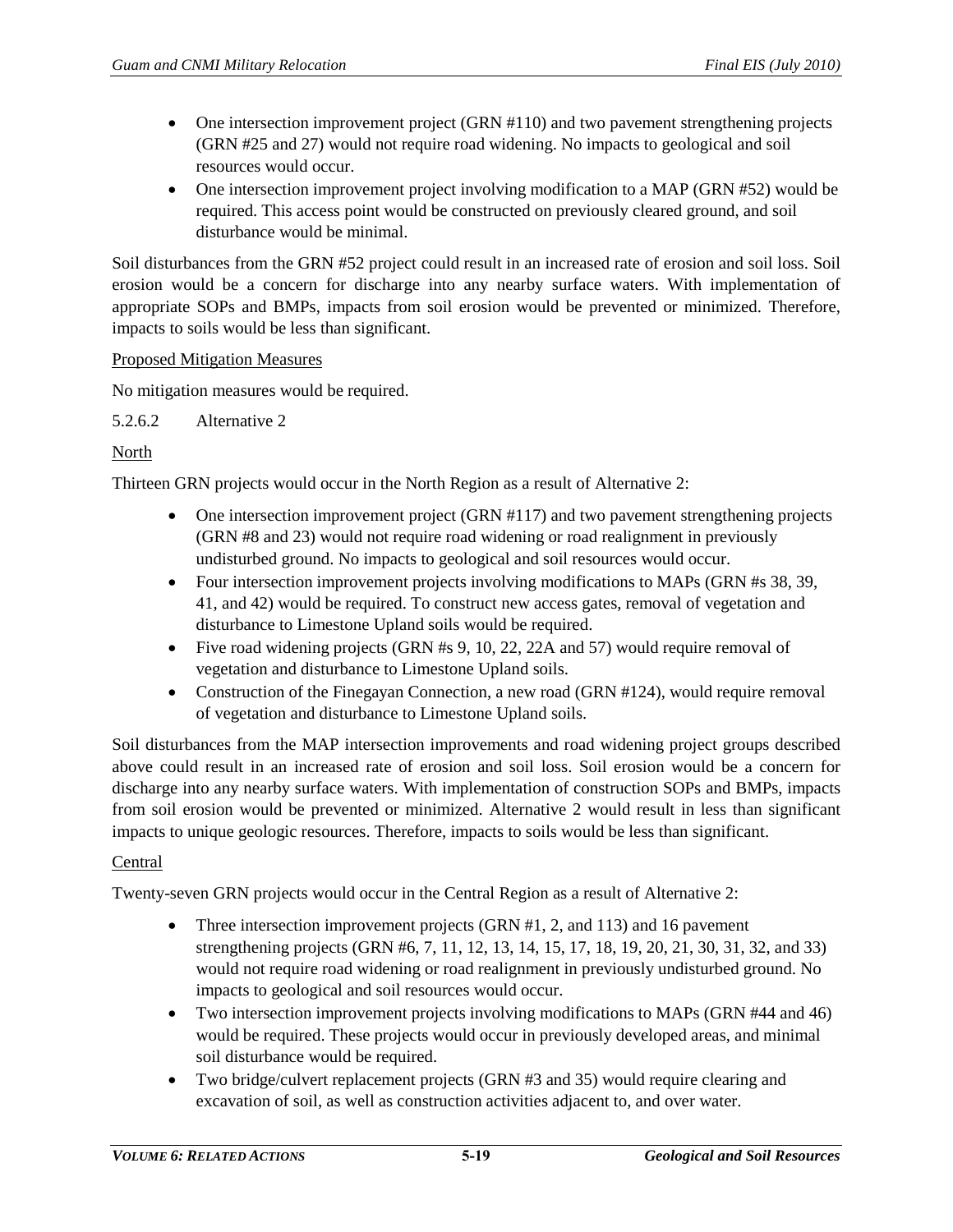- Three road widening projects (GRN #16, 28, and 29) would require removal of vegetation and disturbance to Limestone Upland soils.
- The relocation of Route 15 (GRN #36) would require removal of vegetation and disturbance to Limestone Upland soils.

Soil disturbances from the latter three project groups described above could result in an increased rate of erosion and soil loss. Soil erosion would be a concern for discharge into any nearby surface waters. With implementation of construction SOPs and BMPs, impacts from soil erosion would be prevented or minimized. Therefore, impacts to soils would be less than significant.

# Apra Harbor

Impacts would be identical to Alternative 1 because the same projects would be constructed.

# South

Impacts would be identical to Alternative 1 because the same projects would be constructed.

## Proposed Mitigation Measures

No mitigation measures would be required. Standard construction SOPs and BMPs would be identical to Alternative 1.

# 5.2.6.3 Alternative 3

# North

Fourteen GRN projects would occur in the North Region as a result of Alternative 3. Roadway projects would be identical to those described for Alternative 1, with the exclusion of GRN #124 (Finegayan Connection) that would not be constructed. Different intersection improvements at MAPs would be included, as well as pavement strengthening along Routes 8A and 16. Soil disturbances from Alternative 3 projects could result in an increased rate of erosion and soil loss. Soil erosion would be a concern for discharge into any nearby surface waters. With implementation of construction SOPs and BMPs, impacts from soil erosion would be prevented or minimized. Therefore, impacts to soils would be less than significant.

## Central

Thirty-one GRN projects would occur in the Central Region as a result of Alternative 3:

- Three intersection improvement projects (GRN  $#1, #2,$  and  $#113$ ) and 14 pavement strengthening projects (GRN #6, #7, #11, #12, #13, #14, #15, #17, #18, #19, #21, #30, #32, and #33) would not require road widening or road realignment in previously undisturbed ground. No impacts to geologic resources and soils would occur.
- Six intersection improvement projects involving modifications to MAPs (GRN #44, #46, #47, #48, #49, and #49A) would be required. These projects would occur in previously developed areas, and minimal soil disturbance would be required.
- Two bridge/culvert replacement projects (GRN #3 and #35) would require clearing and excavation of soil, as well as construction activities adjacent to, and over water.
- Five road widening projects (GRN  $#16, #28, #29, #63,$  and  $#74$ ) would require removal of vegetation and disturbance to Limestone Upland soils.
- The relocation of Route 15 (GRN #36) would require removal of vegetation and disturbance to Limestone Upland soils.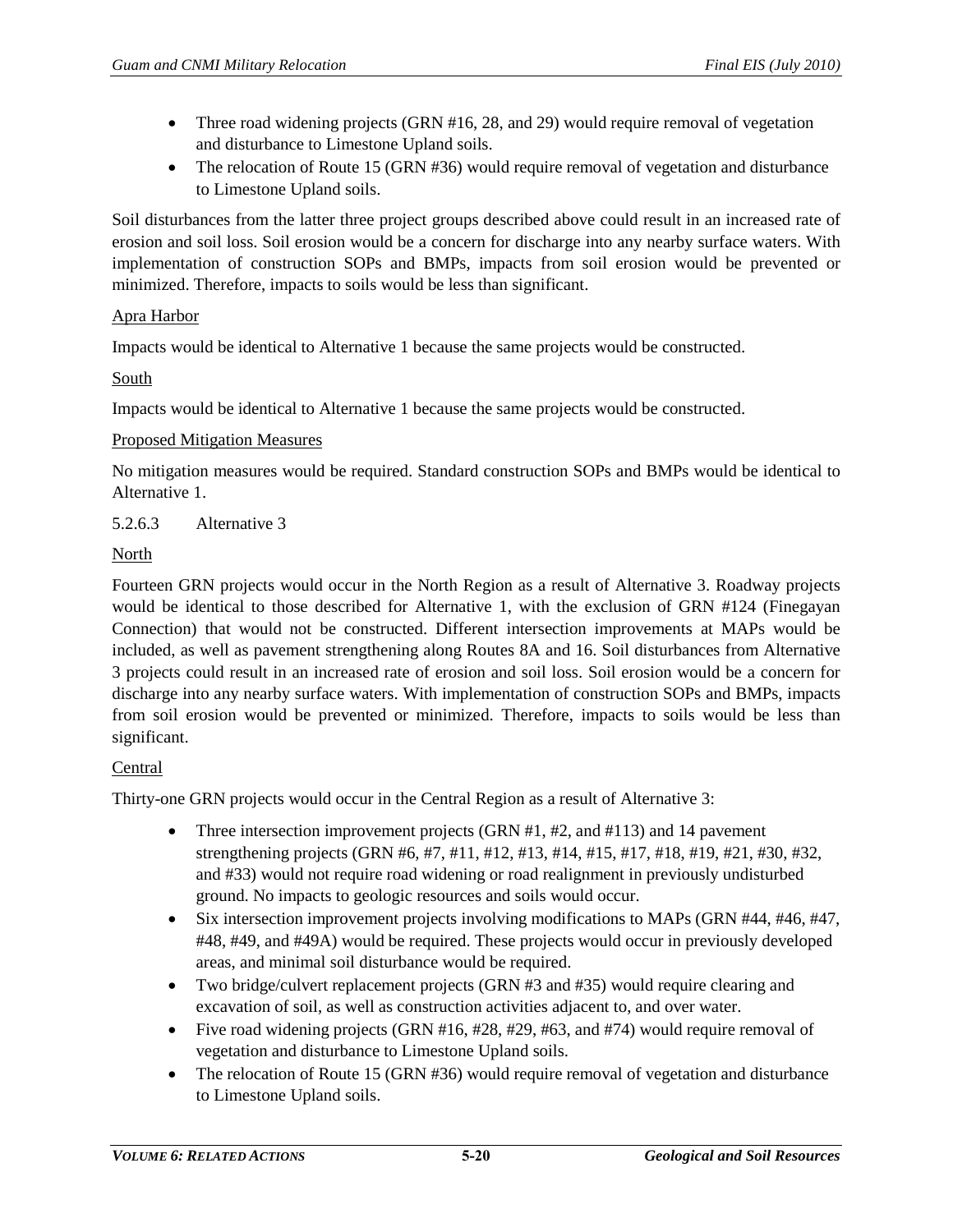Soil disturbances from the latter three project groups described above could result in an increased rate of erosion and soil loss. Soil erosion would be a concern for discharge into any nearby surface waters. With implementation of construction SOPs and BMPs, impacts from soil erosion would be prevented or minimized. Therefore, impacts to soils would be less than significant. Therefore, impacts to soils would be less than significant.

## Apra Harbor

Impacts would be the same as Alternative 1 because the same projects would be constructed.

#### South

Impacts would be the same as Alternative 1 because the same projects would be constructed.

#### Proposed Mitigation Measures

No mitigation measures would be required.

5.2.6.4 Alternative 8

#### North

Impacts would be identical to Alternative 1 because the same projects would be constructed.

## Central

Impacts would be nearly identical to Alternative 1 with the addition of a new access along Route 15 for Barrigada (Air Force) (GRN #49A).

#### Apra Harbor

Impacts would be to the same as Alternative 1 because the same projects would be constructed.

South

Impacts would be to the same as Alternative 1 because the same projects would be constructed.

## Proposed Mitigation Measures

No mitigation measures would be required.

## 5.2.6.5 No-Action Alternative

Under the no-action alternative, Marine Corps units would remain in Japan and would not relocate to Guam, the visiting aircraft carrier would berth at Kilo Wharf, and an Army Air and Missile Defense Task Force would not be positioned on Guam; therefore, the no-action alternative would obviate the need to improve roads necessary for the military relocation. While none of the GRN projects identified herein would be constructed, road improvements associated with the organic growth of Guam's population would continue. The road segment and intersection improvement projects planned by GovGuam are identified in [Table](#page-21-0)  [5.2-10.](#page-21-0) Road improvements supporting organic growth would most likely require vegetation removal, grading, excavation and/or cut and fill, use of heavy equipment, and possible leaching of contaminants into soils; therefore, direct and indirect effects associated with localized soil disturbance would also occur as a result of the no-action alternative. Future organic growth projects would be conducted in previously disturbed areas in accordance with established procedures and site-specific constraints, including BMPs to prevent effects such as erosion or loss of topsoil. With incorporation of SOPs and BMPs identified for Alternative 1, the roadway projects to be conducted for the no-action alternative would have minimal impacts to geological and soil resources.